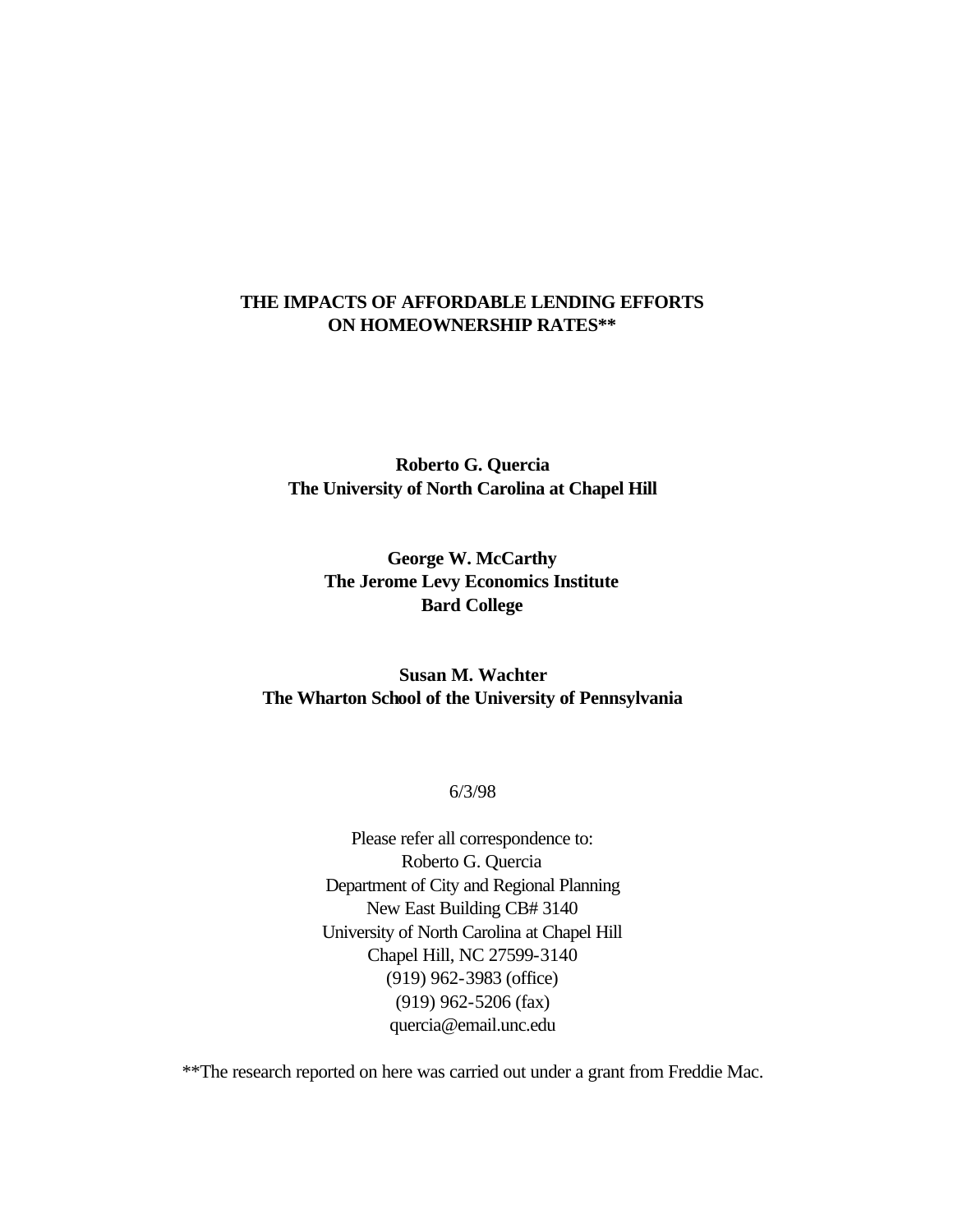# **THE IMPACTS OF AFFORDABLE LENDING EFFORTS ON HOMEOWNERSHIP RATES**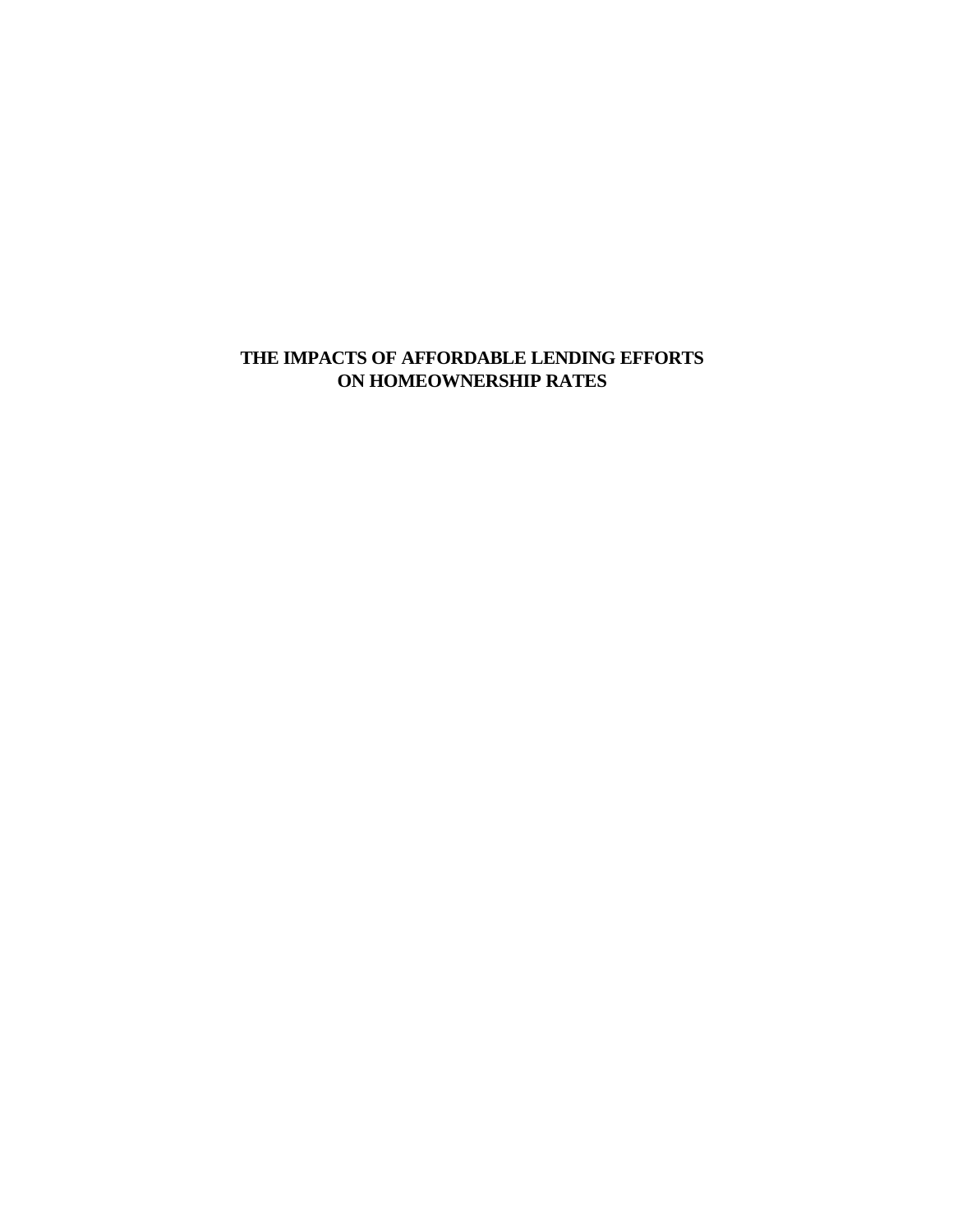## ABSTRACT

In this study, we develop and test a methodology to assess the impact of affordable lending efforts on homeownership rates. More narrowly, in this demand analysis, we examine the impact of using flexible underwriting guidelines, primarily changes in the downpayment and debt burden requirements, on the affordability and homeownership propensities of targeted populations and geographic areas. The impacts of changing these underwriting guidelines are compared with those resulting from lower borrowing costs (interest rates). A variation of the methodology first proposed by Wachter et al. (1995) is used in the analysis. We use the 1995 American Housing Survey (AHS) national core, which unlike other recent studies, allows us to consider all housing characteristics. Unlike prior work, the supply of housing is also examined to complement the demand analysis.

The findings indicate that affordable lending efforts are likely to increase homeownership opportunities for underserved populations, but that impacts may not be felt equally by all groups. Under most affordable products, the impacts on all households, recent movers and central city households are smaller than for other households. The recently introduced affordable products in which the required 3 percent downpayment can come from non-borrower sources, e.g., Freddie Mac's Alt 97, has the largest impact on the homeownership propensities of all underserved groups, including a 27.1 percent increase in the relative probability of homeownership for young households, a 21.0 percent increase for blacks, and a 15.0 percent increase for central city residents. In constrast, changes in underwriting guidelines are found to have greater impacts than changes in the costs of borrowing for all groups. Unfortunately, the analysis also suggests that unless the supply of appropriately priced housing is increased the full benefits of affordable lending efforts may not be realized.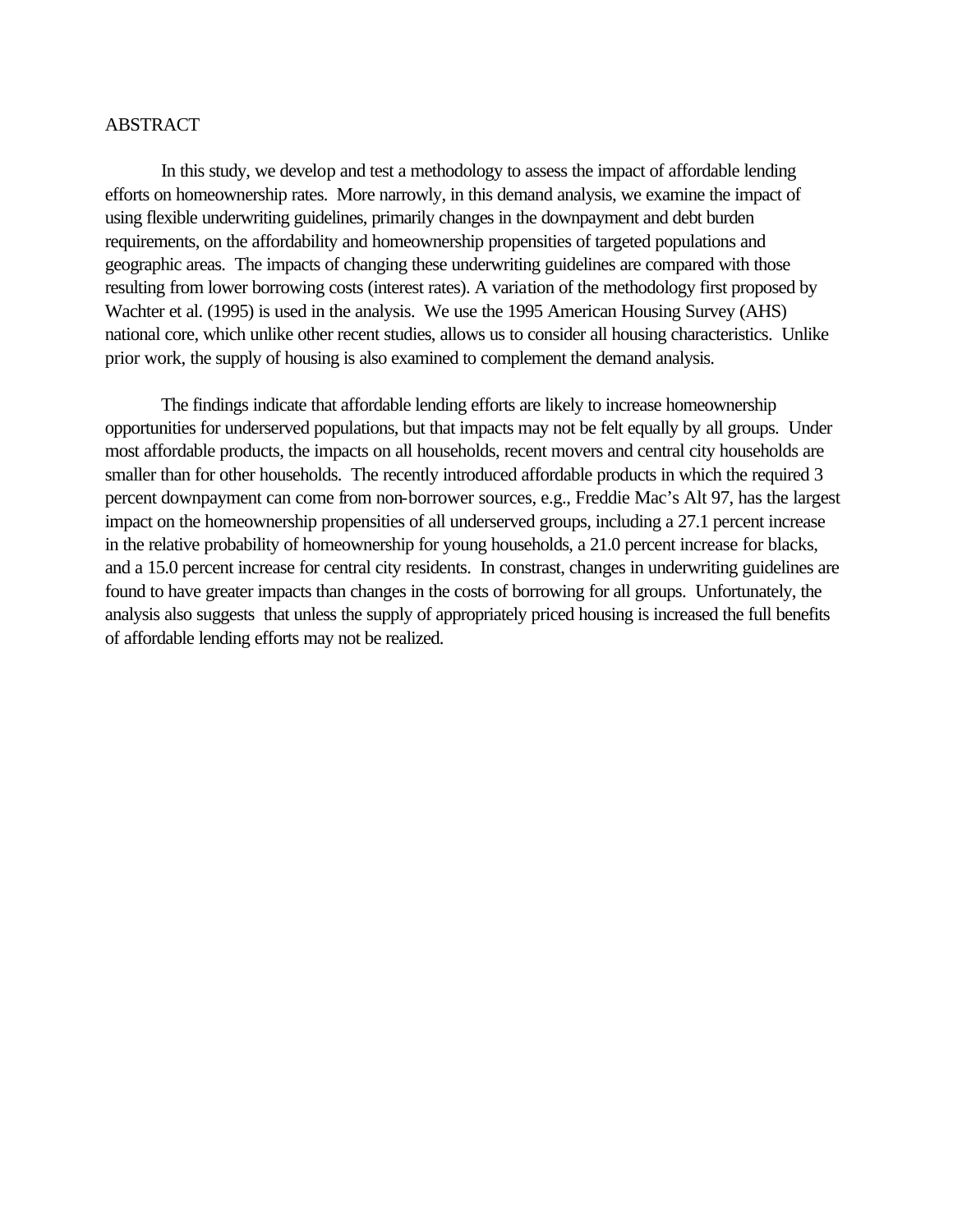## INTRODUCTION

 $\overline{a}$ 

In recent years, there has been a push to increase home ownership opportunities for groups historically considered underserved. Participants in the mortgage lending industry, such as conventional lenders, government sponsored enterprises (GSEs), and private mortgage insurers (PMIs) have implemented numerous changes in their practices to make borrowing more accessible and affordable to lower income and minority populations than conventional loan products. Although variations abound, these initiatives can be characterized by targeting to specific populations/geographic areas, and the use of flexible underwriting guidelines and risk mitigating mechanisms, such as counseling. These efforts have been referred to as affordable lending. The GSEs' affordable lending efforts are of particular importance given the market share of the institutions involved.

The GSEs dominate the so called conventional market (nongovernment insured or guaranteed loans). A large portion of their loans are at or below the conforming loan limits (Cotterman and Pearce 1994)<sup>1</sup>. Conventional mortgages have accounted for approximately 80 percent of the total GSE mortgage purchase (CBO 1991). The GSEs control lending risks though underwriting guidelines that have become industry standards. These guidelines and federal law require private mortgage insurance if borrowers do not provide at least a 20 percent down payment. Also, at the time of loan origination, borrower's housing payments (mortgage principal and interest payments, property taxes and insurance) generally must not exceed 28 percent of their income. When combined with other obligations, such as credit card debt, these housing costs usually are not allowed to exceed 33 percent of income.

In contrast to conventional loan products, the affordable lending market is characterized by diversity. Affordable products may include an enhanced marketing strategy in place to attract loan applicants from targeted groups, or it may involve an automatic second review of some mortgage denials. Most include the use of flexible or nonconventional underwriting guidelines and a homeownership education or counseling requirement. Flexible underwriting guidelines may include elements such as allowing lower downpayments, and higher front-end and back-end ratios, and/or accepting alternative proofs of creditworthiness. For instance, Freddie Mac has three affordable loan products in its Affordable Gold initiative. The Affordable Gold 5 permits a downpayment as low as 5 percent with all

<sup>&</sup>lt;sup>1</sup>This limit is the maximum original principal amount for a first lien conventional single-family dwelling. Higher limits are set for two-to-four family dwellings, for multifamily dwellings and for properties located outside the continental U.S. The benchmark used to adjust the limit is the national average one-family price as determined by the Federal Housing Income Board.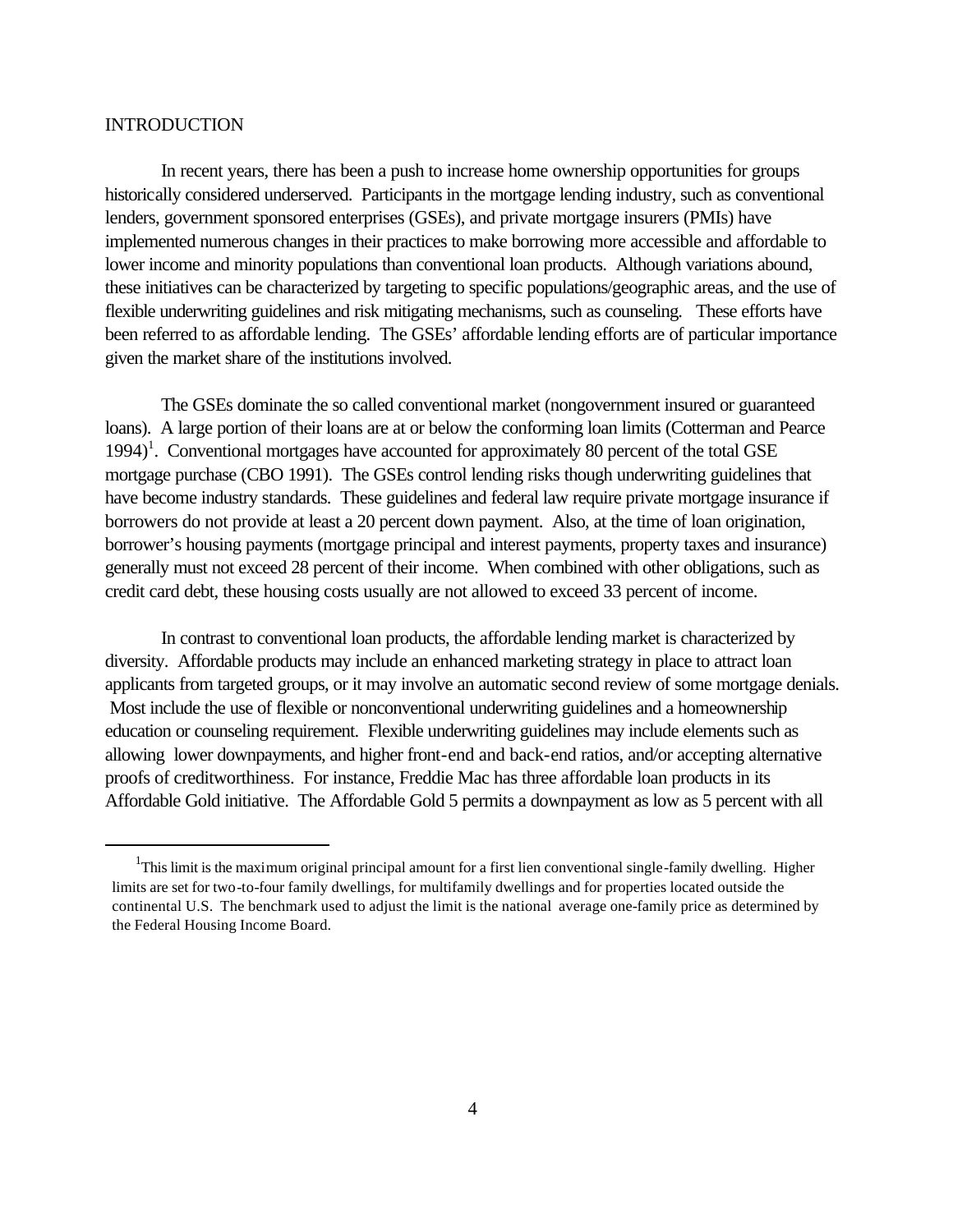funds coming from a borrower's personal cash. The Affordable Gold 3/2 also permits a downpayment of 5 percent, but only 3 percent must come from a borrower's own resources. The remaining 2 percent can come from other sources, such as family gifts, government grant, unsecured personal loan and sweat equity. Finally, the Affordable Gold 97 program uses less stringent standards, requiring a 97 percent loan to value ratio. The entire 3 percent downpayment must come from the borrower's personal resources (Stamper 1997). Like Fannie Mae's Community Home Buyer's Program, borrowers must be income eligible for the Affordable Gold products. Typically, qualifying borrowers cannot have an income above 100 percent of area median income. Affordable Gold products have no maximum housing expense-to-income ratio (front end) but the monthly debt-to-income ratio (back end ratio) is 38 to 40 percent (Urban Institute 1998). A recently introduced product permits the required 3 percent downpayment to come from non-borrower sources. As with other affordable products, Freddie Mac's Alt 97 and Fannie Mae's Flex 97 are targeted to borrowers with little savings but good credit histories. Front end ratios in these products cannot exceed 33 percent.

There is some evidence that affordable lending initiatives may be having an impact. Home Mortgage Disclosure Act (HMDA) data show that loans to low income and minority households are growing at a much faster rate than loans to higher income and non-minority households. For instance, the number of loans going to families with less than median income increased by 27 percent between 1991 and 1994, compared with a 10 percent growth for loans to higher income families. Similar patterns are evident from GSE data on the share of their total business going to low and moderate income households (HUD 1996). All these data suggest that affordable home loan programs may be increasing the flow of funds to nontraditional borrowers and communities.

In spite of this suggestive evidence, the extent to which specific aspects of affordable lending efforts may be primarily responsible for such an increase is still unclear. This is not surprising given the diversity of factors that may define an affordable product. Moreover, during the 1991 to 1994 period, mortgage interest rates in conventional fixed rate mortgages declined significantly, from 9.38 to 7.27 percent. It is unclear whether a large portion of the reported increase in lending to nontraditional borrowers can be attributed to lower borrowing costs. This may be the case if changes in borrowing costs have a greater impact on marginal nontraditional borrowers than on conventional borrowers.

Moreover, the extent to which the benefits of affordable lending efforts can be maintained is unknown. This is because prior research on the topic has not incorporated supply side considerations. If appropriately priced housing is not available, even if borrowers have enough income and savings to purchase their ideal home, then the full benefits of affordable lending efforts may not be realized.

To address these questions, this study assesses the impacts of affordable lending efforts on the homeownership propensities of underserved populations. More narrowly, the study examines the impacts of changing specific underwriting guidelines on the homeownership rates of minority, lowmoderate income, central city, recent movers, and young households (head of household 24 to 29 years of age). The study also assesses the impact of changes in borrowing costs relative to the impacts of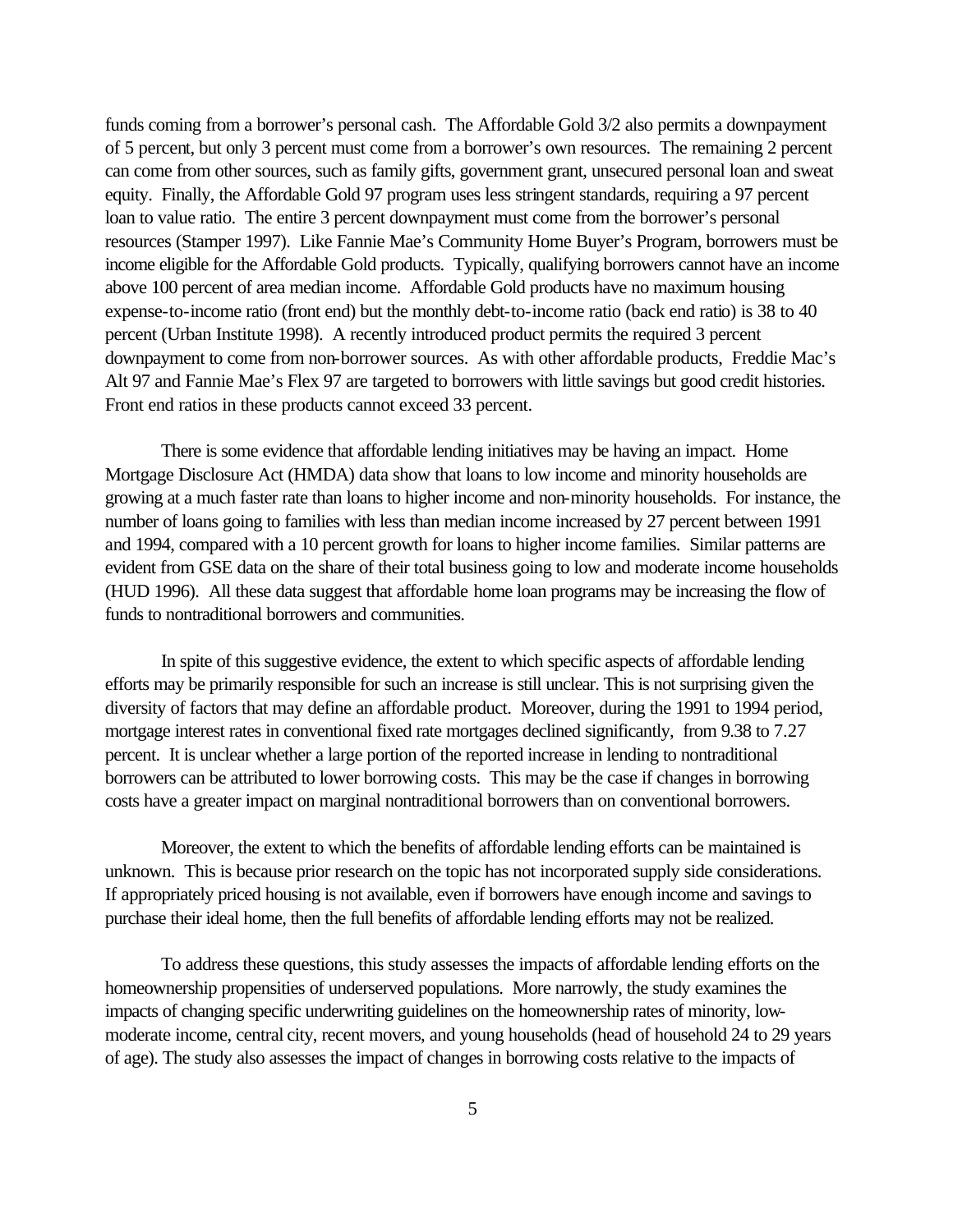changing underwriting guidelines. Finally, the study provides a brief examination of the supply of appropriately priced houses to derive implications regarding whether the full benefits of affordable lending efforts may be realized. The remainder of the paper is divided into four sections. In the next section, the theoretical underpinnings are presented. Next, the data and methodology are described, including the way key variables were constructed. Next, the estimation and simulation results are presented. This is followed by an examination of supply side issues. In the final section, implications for policy and research are derived.

## THEORETICAL UNDERPINNING

Following, Linneman and Wachter (hereafter L-W) (1989), Wachter and Megbolugbe (1994) and others, the probability of owning a home [PROB(OWN)] can be expressed as a function of the relative cost of owning versus renting (OWN/RENT), household income (I), the presence of income (IC) and downpayment (DC) constraints, and a number of demographic variables that capture preferences (DEMO).

 $PROB(OWN) = f(OWN/RENT, I, IC, DC, DEMO)$ 

*Relative cost of owning versus renting*. Several measures have been proposed to capture the relative cost of owning versus renting, including its consumption and investment aspects. These are observed rents, rent index (Sheldon 1978) and user cost (Hendershott and Shilling 1982). Recently, Goodman (1988) proposed two ratios: a house-specific ratio and a market-specific ratio. The ratio of house value to renter value is the house-specific measure (VALRENT) that indicates the relationship between consumption and investment characteristics and between renting and owning. With high expected housing price appreciation, which encourages owner-occupancy, the variable will take on high values. Thus, this variable is expected to be positively related to homeownership. The ratio of owner price to renter price (OWNRENT) is the market-specific measure that controls for the quality of houses across markets. This ratio is expected to have an inverse relationship to owner occupancy.

*Household income and wealth.* Household income and wealth play a key role in determining a household's ability to own a home. Both income and wealth are expected to be positively related to the propensity to own. The most desirable measure of income is considered to be the household's "permanent" income because it reflects longer term income capacity, including that from nonhuman capital. Permanent income, however, is not directly observed. Because a long time series on income for each household is typically not available, the "human capital" approach is typically used to construct a measure of permanent income (Goodman 1988).

*Borrowing constraints.* L-W are the first to quantify the importance of borrowing constraints on homeownership propensities. They focus on the income and wealth requirements for mortgages that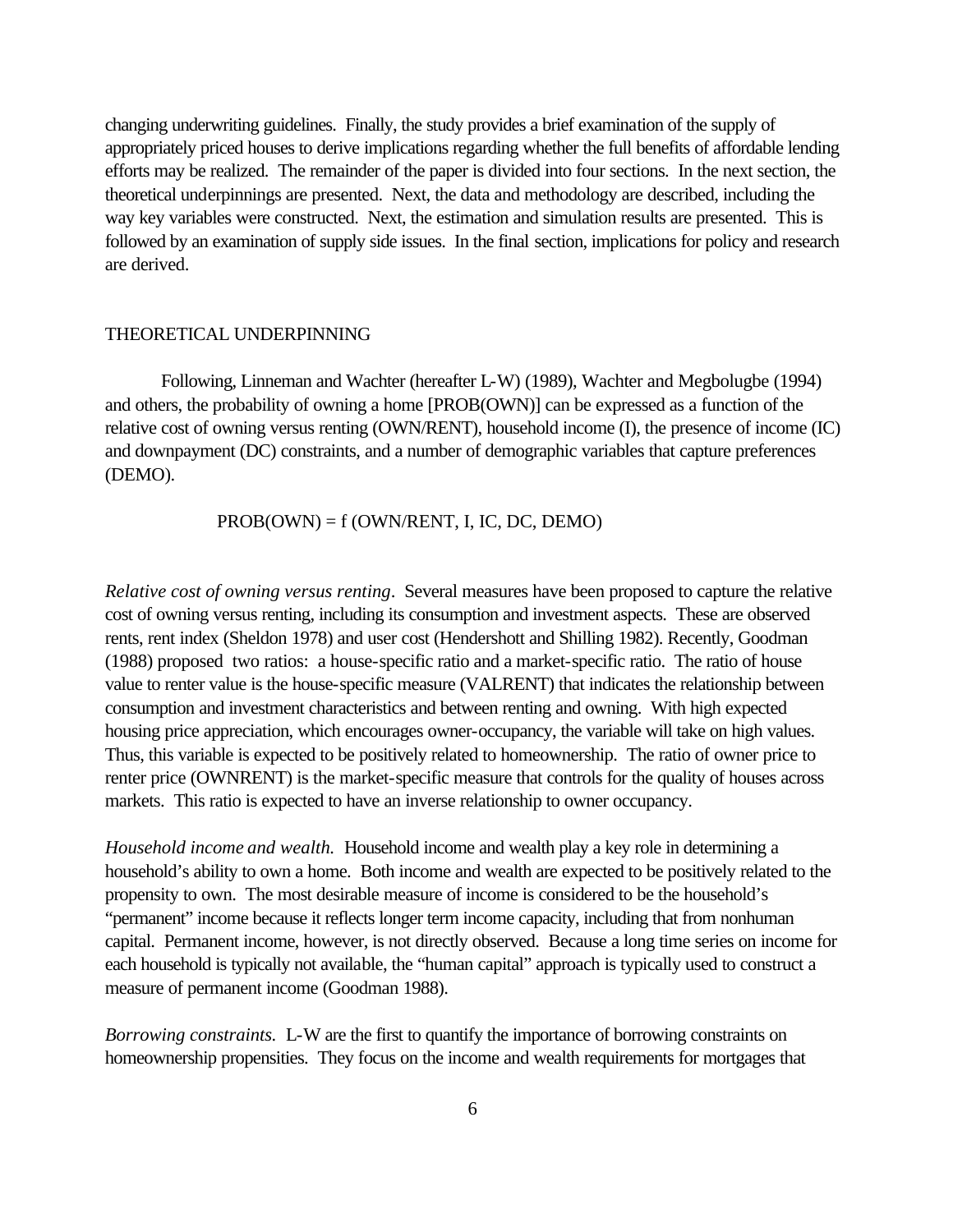qualify for purchase by Fannie Mae and Freddie Mac. The authors use a four step approach: (1) they estimate the optimal house values for unconstrained households, those households who own homes with market values below what they can afford; (2) they predict the optimal house values for all households; (3) they determine several income and wealth constraint measures on the basis of the difference between the optimal house and the house that can be afforded; and (4) they estimate a logistic model of the probability of homeownership as a function of family income, the relative cost of ownership versus renting, a vector of control variables, and the borrowing constraints. Using data from the 1977 Survey of Consumer Credit and the 1983 Survey of Consumer Finances, the authors find that highly borrowing constrained households were less likely to choose homeownership. Of the two constraints, they find that the wealth constraint variables have larger impacts than the income variables. The authors also contend that the importance of borrowing constraints is likely to diminish with the increasing use of adjustable rate mortgages (ARMs).

A number of other researchers have examined the importance of borrowing constraints. First, Zorn (1989) models the mobility and tenure choice decision subject to income and wealth constraints and suggests that the traditional measure of relative owning/renting costs is not sufficient to describe the tenure choice process. He contends that the tenure decision is better understood as driven by a desire to maximize the level of utility from the overall consumption of housing and nonhousing goods under the two tenure regimes (own/rent).

Second, Haurin, Hendershott, and Wachter (1997) analyze the factors that affect the tenure choice of young adults, highlighting the impact of lender-imposed borrowing constraints. A unique contribution of this study is the use of longitudinal data from the National Longitudinal Survey of Youth (NLSY) for a panel of young households, heads ages 20 to 33 for the years 1985-90. The use of a longitudinal data set allows the authors to model household wealth as an endogenous factor, dependent on savings over time. The authors also check for selection bias when the sample is restricted to unconstrained owners. They apply Heckman's (cite) method and find no evidence of sample selection bias (the significance level of the inverse Mills ratio (lambda) is only 0.3). The authors find that homeownership tendencies are quite sensitive to potential earnings, the cost of owning relative to renting, and especially borrowing constraints. In their sample, 37 percent of households are constrained even after choosing their loan to value ratio to minimize the impact of the separate wealth and income constraints.

Finally, Linneman, Megbolugbe, Wachter, and Cho (1996) update L-W and estimate the effects of policy changes governing the borrowing constraints and changes in mortgage interest rates both on households' owning decisions and on the aggregate homeownership rate for the entire U.S. population. They consider 13 policy regimes determine by three levels of downpayment (80, 90 and 95 percent), two levels of front end ratios (28 and 33 percent), and 7 different mortgage interest environments (starting from 7 to 13 percent with incremental increases of 100 basis points). Using the 1989 Survey of Consumer Finance, the authors find that along with permanent income, marital status, and race of household head, borrowing constraints continue to play a significant factor in forming households' owning decisions. Consistent with L-W, a wealth constraint tends to have a larger and more significant effect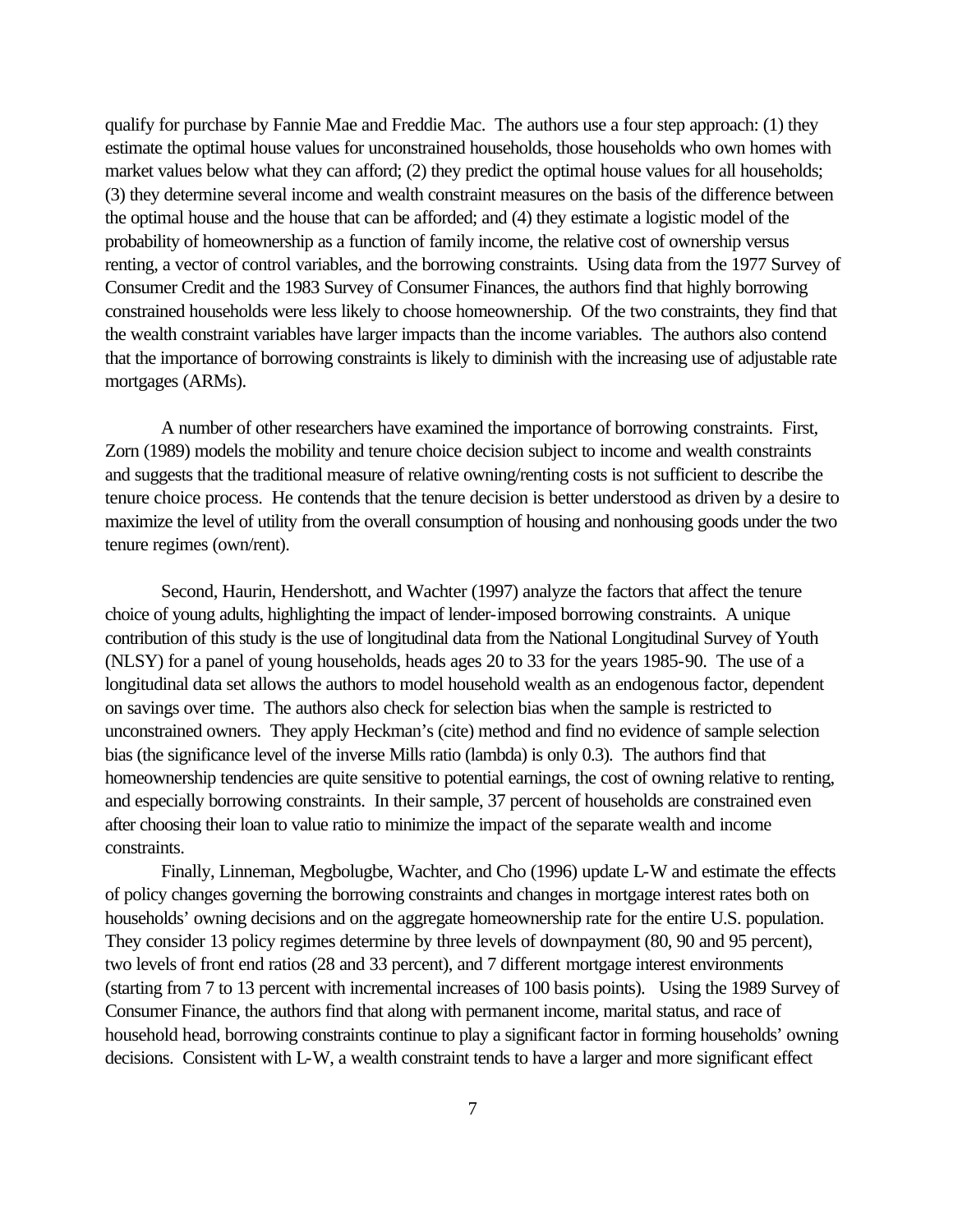than the income constraint. The authors find the impact of wealth constraints to be nonlinear, i.e., measured in terms of both elasticity and percentage changes. Increasing the maximum allowable loan-tovalue (LTV) ratio is shown to have a larger impact on homeownership rates with higher levels of initial LTV and income ratio.

*Socio-demographic variables.* The use of socio-demographic variables in household demand analysis is extensive and varied (Mayo 1981). These variables include age of head of household, race, and others. Consistent with Wachter and Megbolugbe (1992), socio-demographic factors are included in the present study to control for nonmonotonic effects of socio-demographic effects on permanent income.

## METHODOLOGY AND DATA

The basic approach to assess the impacts of affordable lending efforts on homeownership rates is to compare homeownership rates under standard and alternative affordable lending scenarios. More narrowly, the paper offers an assessment of the impacts of changing underwriting guidelines on the homeownership propensity of specific socio-demographic groups while controlling for geographic locations. Of particular interest are the likely changes in homeownership propensities for low and moderate income households, African-American households, young households (head age less than 29 years of age), recent movers, and households living in central cities. A range of impacts due to changes in downpayment and front-end ratio requirements under different interest rate scenarios are estimated.

Three steps are taken to determine changes in homeownership propensities that may result from the use of flexible underwriting guidelines. First, key variables are constructed. These include the measures of relative housing prices, permanent income, household wealth, and income and downpayment constraint indicators, and the identification of populations of interest. Second, these variables are included in a logistic estimation of the tenure choice equations using different downpayment, front-end ratio and interest rate scenarios and for subpopulations of interest, i.e., full, young and tenure choice samples, and for African Americans, central city, and low and moderate income households. Third, the changes in the predicted probabilities of ownership under each of the affordable lending scenarios relative to a conventional baseline are calculated for each population of interest.

The data used in the analysis are taken from the 1995 National sample of the American Housing Survey (AHS). The AHS collects data every other year on the nation's people and their homes (around 42,000 homes). The 1995 sample was composed of 83 percent white households and 12 percent blacks, the remaining 5 percent is largely Asian households.

## *1. Variable construction*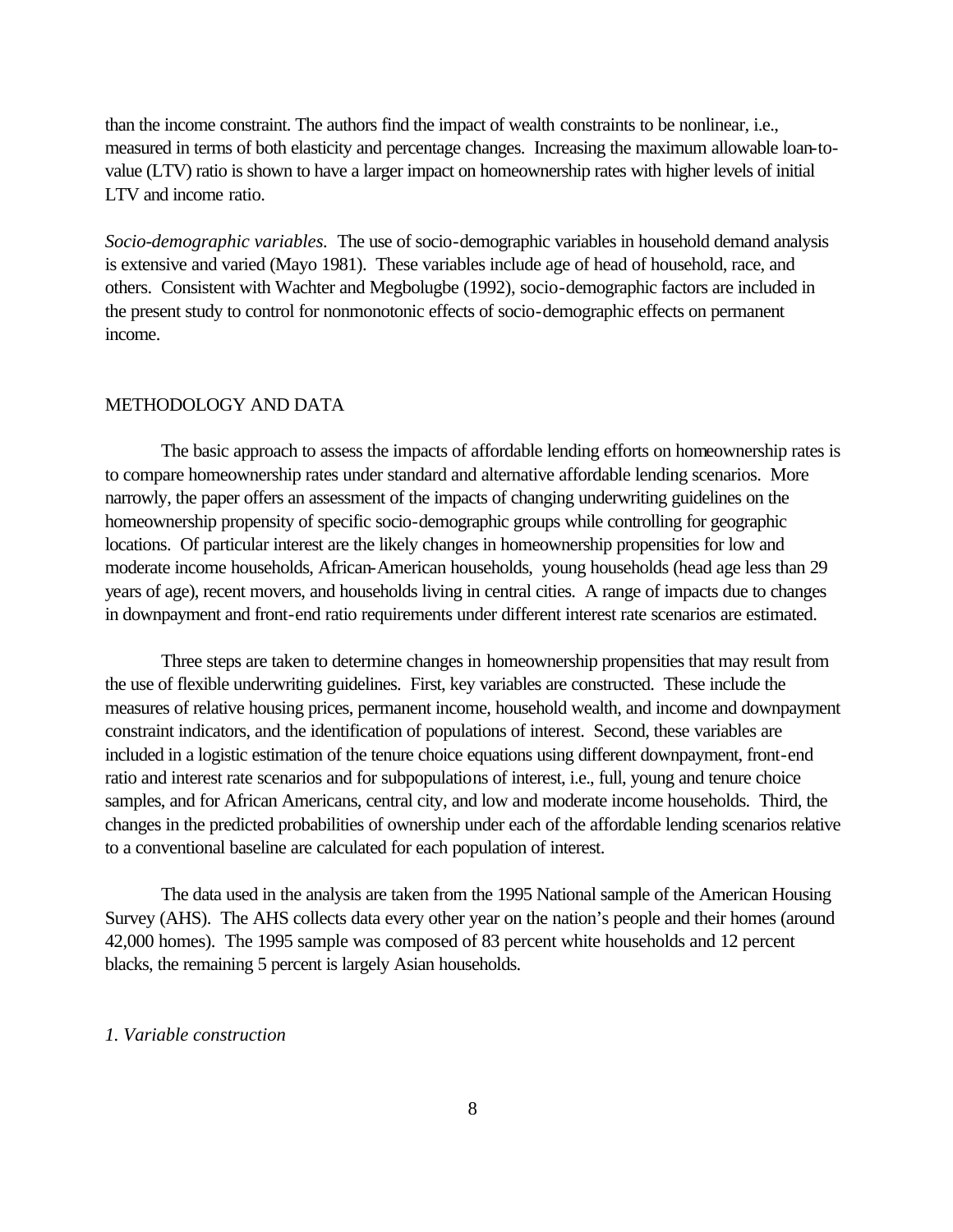On the basis of the theoretical presentation above, four types of variables are included in the analysis: relative housing price variables, income and wealth variables, borrowing constraint indicators, and demographic variables. The way each type of variables was constructed is described below.

*Relative housing price variables.* Following Goodman (1988) and Wachter and Megbolugbe (1992), the value/rent and own/rent ratios are calculated for a national market, with regional variables for both owner and renter housing. This calculation is based on a hedonic price methodology. The dependent variable is the Box-Cox nonlinear transformation of the value or rent of the dwelling unit. The coefficients of the owner/renter hedonic price functions are used to compute marginal trait price schedules, which in turn are used to calculate the value/rent ratio. All relevant housing traits are included in this estimation. Following Goodman (1988), a Box-Cox parameter of 0.3 is used for owner housing and 0.6 is used for renter housing.

The AHS enforces top-coding for many of its variables to protect the identity of its respondents . Of particular importance for this study is the top-coding of house values. Any house value that exceeded \$250,000 was coded at that value. Given that the house value is the dependent variable in a number of auxiliary regressions, ignoring the top-coding could introduce truncation bias. The values of top-coded houses were estimated from other data available in the survey.

The original sale price and time of sale is included in the AHS data for each house. Although sales prices are top-coded at \$250,000, there is surprisingly little overlap between top-coded current prices and top-coded sales prices. Using the original sales price and the current house value, appreciation rates were computed for all houses in each census region. These were applied to the original sales price for top-coded houses to estimate their current value. Although there is some inaccuracy involved using this technique, the inaccuracy will be lower than it would be if we used more conventional techniques--either choosing a single value above the top-code for each house, or trying to complete the distribution of housing prices based on hedonic characteristics.

The estimated value/rent ratio is market specific. Thus, market baskets for a number of markets are calculated. For 22 markets, market basket houses are established by pooling renter and owner occupied samples. Each market basket is composed of the median of the traits. The average of marginal prices from the national sample is used to price each market basket to yield the owner price. Next, the average of marginal rents is applied to compute the rental equivalent to the same market basket to yield the rental price. Finally, the value/rent ratio is computed, which varies across markets but remains constant for houses in each local market.

Houses prices are deflated to allow for comparability of housing in different geographic areas. A deflator based on the median house price of the MSA as reported by the U.S. Census is selected. The median house price is further refined to create a constant-quality index by regressing the reported median housing price on reported characteristics of the median housing for each MSA. Using the estimated coefficients, a constant-quality MSA-specific housing price deflator is constructed. The deflator used for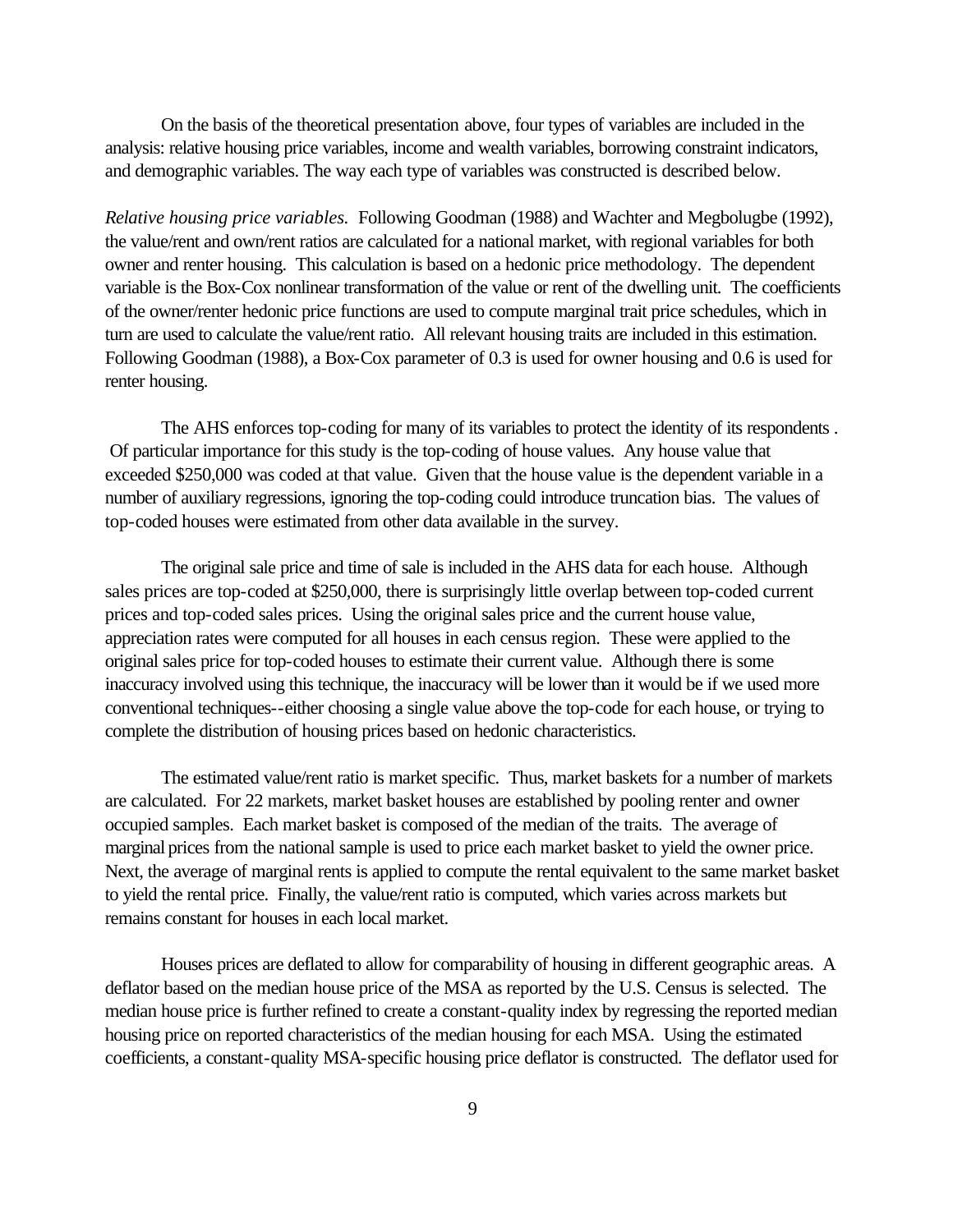those falling outside the MSAs is the 1995 regional constant-quality housing price index provided in the Statistical Abstract of the United States (1997).

The owner/rent ratio is estimated in a similar way. The own/rent ratio is dwelling specific. The owner hedonic price equations are used to compute the marginal trait price schedule and to evaluate the marginal trait price for the given quantity of that trait in each house to give the estimated value for that house. For the same house, the renter hedonic price function is used to compute the marginal rent schedule. We evaluate the marginal rental price for the same quantity of the trait in each house to derive the estimated rental value for the house. The ratio of these two calculations is the house specific ownrent ratio. (Refer to the appendix for details and tables.)

*Household income.* Consistent with the literature, permanent income is used in the analysis. The methodology used to estimate permanent income is adapted from the "human capital" approach used in labor economics (Goodman 1988, Wachter and Megbolugbe 1992). In the estimation of permanent income, the dependent variable is a Box-Cox transformation with lambda equal to 0.5, which represents a square root transformation. The independent variables in the permanent income equation include education of household head, age, marital status, whether spouse works, region of the country, ethnicity, whether owned home before, and number of cars owned. (Refer to the appendix for details and tables.)

*Borrowing constraints.* The identification of income and wealth constrained households under different scenarios was done following Wachter et al. (1995). This identification was done in several steps: (1) we estimated household wealth, (2) we estimated the maximum home purchase price for which households could qualify based on conventional income and downpayment requirements, (3) we estimated the level of housing services households desire to purchase, i.e., the optimal home purchase price, (4) we identified unconstrained homeowners as those that chose to own homes with values below the maximum house price these households could have purchased under conventional underwriting requirements, (5) we used the unconstrained sample of home owners to estimate the optimal house equation for the whole sample, and (6) we identified households in the whole sample that were income or downpayment constrained, or both.

Unfortunately, although AHS has a direct measure of household income, it lacks a direct measure of household wealth to identify downpayment (wealth) constrained households. However, three approaches can be used to estimate wealth from AHS data: (1) an estimate of wealth can be derived econometrically from other AHS information, (2) non-wage assets can be estimated as the difference between the reported total household income and total wage income, and (3) the value of home equity for homeowners can be computed. $2$ 

 $\overline{a}$ 

 $2<sup>2</sup>$  It is important to note that retirement pensions, an important part of household assets, do not generate income. Our estimates of assets will not include pensions.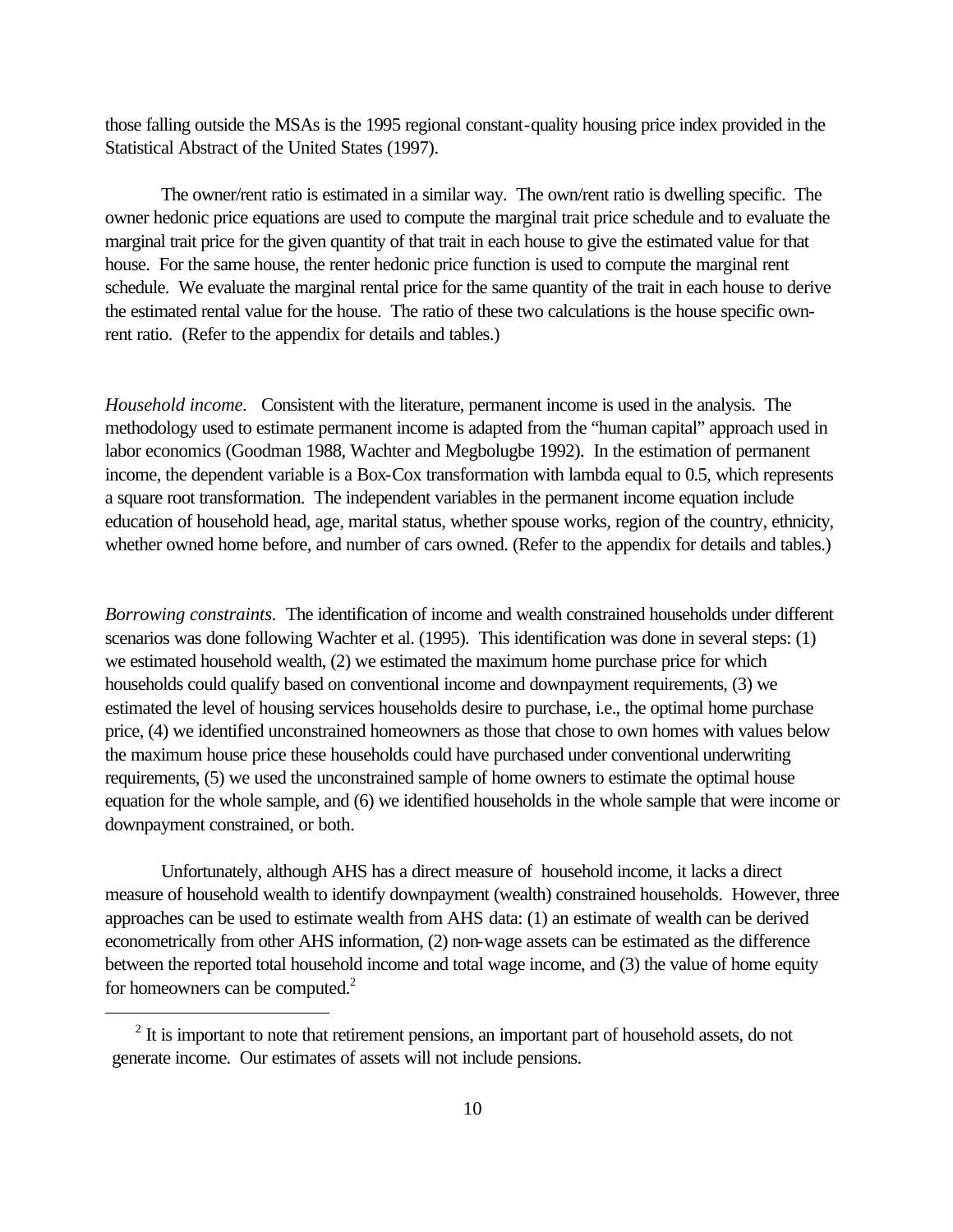First, following Wachter et al. (1995), an estimate of household wealth is derived econometrically from other AHS information. The AHS includes the variable VOTHER. This variable measures income from sources other than wages and salary. Also included in the AHS is a set of five indicator variables denoting the sources of VOTHER income. The potential sources of VOTHER are: social security, alimony, welfare, rental income, and interest income. It should be noted that these are not the only sources of VOTHER as some individuals reported other income and none of these sources were designated. It was assumed that these other sources of VOTHER were asset generated income.

In order to determine asset-generated income, a linear regression was used to determine the average amount of income generated by each source for those who reported multiple sources of VOTHER. This was done by regressing VOTHER on the set of five indicator variables. For those reporting income from the three non-asset sources: social security, alimony, and welfare, the estimated amount of each income source was subtracted from reported VOTHER. The remainder was considered asset-generated income. For those reporting a single source of VOTHER, the entire amount of VOTHER was assumed to be derived from that source. Using asset specific rates of return, the estimated asset generated income was then capitalized to predict assets. (Refer to the appendix for details and tables.)

Second, business-generated income was estimated by determining the difference between total household income and total wages and salaries reported by all household members. The AHS reports these income flows separately. The difference between wages and salaries and household income is assumed to be business-generated. The estimated flow is capitalized using the average return on business equity using information provided in the Statistical Abstract of the United States (1997).

Finally, housing equity was estimated by subtracting the reported home price from the principal outstanding on the mortgage(s) held on the house.

The three measures of household wealth, as described above, were used to develop the downpayment (wealth) constraint variable. Housing equity and other wealth estimates were discounted for transaction costs to estimate "liquid" assets. For housing equity and business income, transaction costs of 7% of the house or business value were subtracted from the corresponding wealth estimates. For financial assets, a 3% transaction cost was imposed.

An attempt was made to cross-validate the asset estimates.<sup>3</sup> Although a similar national sample for 1995 (such as the Survey of Consumer Finances) was not available, we used information on the

 $\overline{a}$ 

 $3$ An approach similar to the one described was used by Wachter et al. (1995) to estimate household wealth with AHS data. In their work, Wachter et al. cross-validate their 1989 wealth estimates with data from the 1989 Survey of Consumer Finances.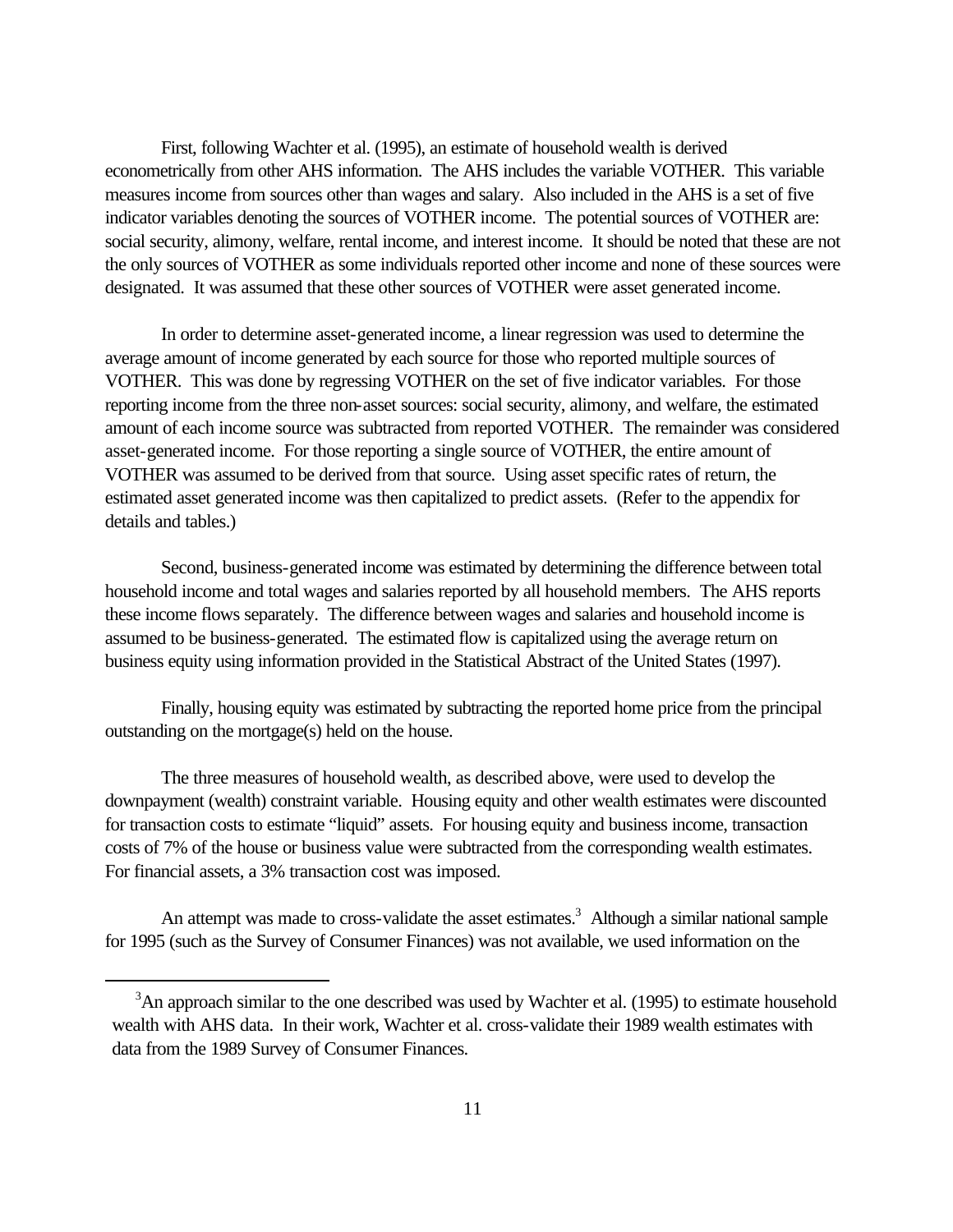distribution of household assets provided by the Board of Governors of the Federal Reserve. The Fed estimates include pensions in their measure of household assets and do not discount assets for transaction costs. Our estimates of assets were, on average, around two-thirds of the Fed estimates. This is consistent with the Fed's estimates that pensions account for about one third of average household portfolios. Further, when we compare our estimates of assets by age groups with those of the Fed, the differences increase with age. In other words, our estimates lag the Fed's estimates more as household age increases. This is consistent with the our failure to account for pensions which would increase as a family ages.

Following L-W, families were considered unconstrained if they choose to own homes with values below the maximum house prices these families could have purchased under GSEs' conventional income and downpayment requirements. The unconstrained sample of home owners was then used to estimate the optimal home purchase equation.

To obtain the predicted optimal home purchase price for all households, the product of the covariate vector for each household and the vector of estimated parameters from the equation above was calculated. If the predicted optimal home purchase price was less than the maximum house price families can afford based on conventional guidelines, families were considered eligible under the income, downpayment, or both requirements. Otherwise, they were considered constrained by one or both requirements.

Measures of constraints were estimated using different downpayment and front-end requirements and for different interest rate scenarios.

*Populations of interest*. The primary goal of the study is to assess the impact of changing borrowing constraints on homeownership rates. The identification of impacts on certain populations is of particular interest. These populations include minority households, low income households, central city residents, recent movers, and young households (with heads 24 to 29 years of age). These are the populations most likely to be targeted for participation in affordable lending programs.

## *2. Tenure choice estimation*

The above variables are included in the estimation of tenure choice equations for all households, recent movers, and young households. More narrowly, we modeled the tenure decision (Prob(own) using a logit estimation, so that

Prob(own)= permanent income - transitory income - own/rent + value rent + age - household size + married - male + black + Hispanic - income constrained - wealth constrained.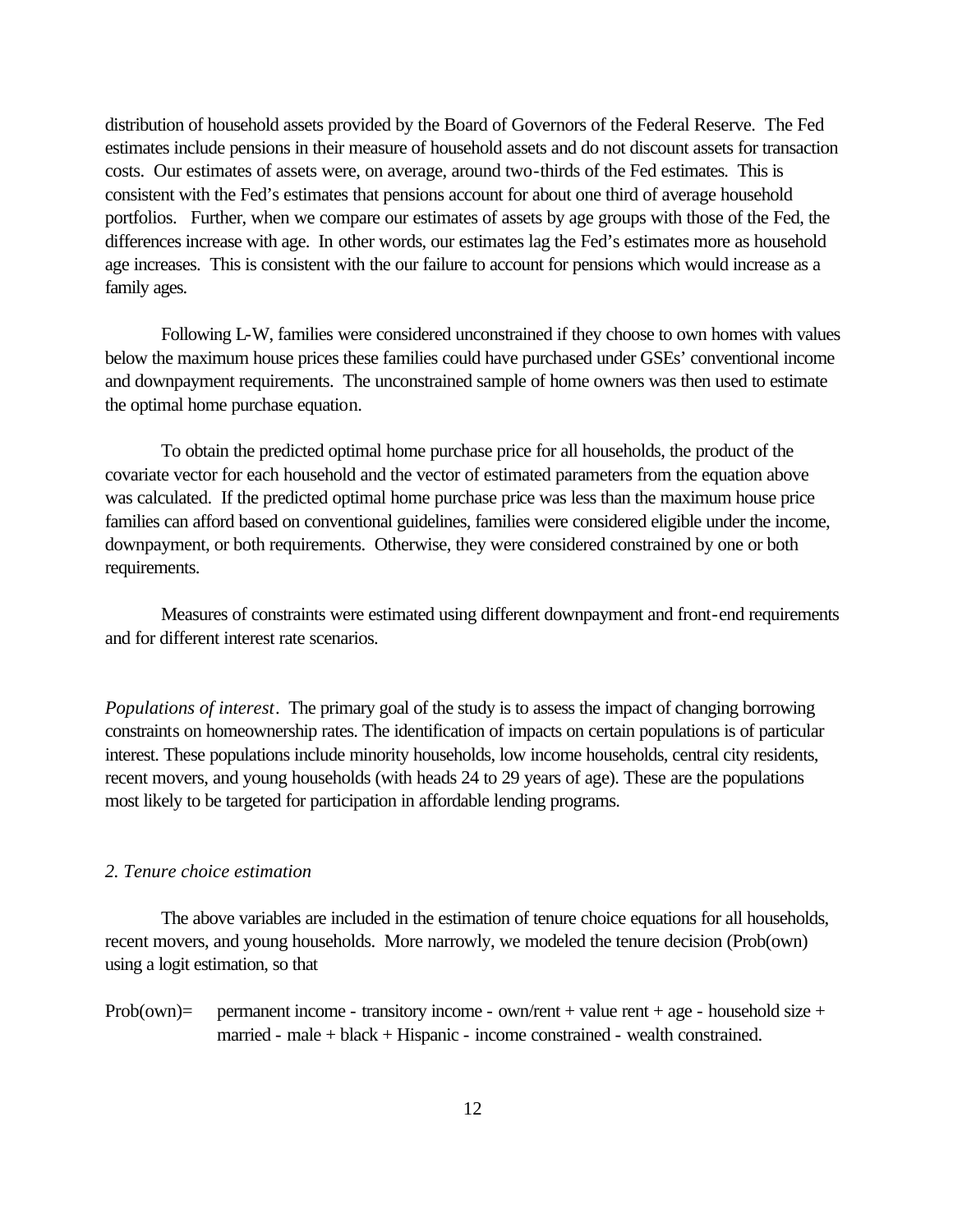The plus and minus signs in front of the variables represent the expected effect of the variable on the probability of owning a home. These expected signs are derived from the theoretical discussion above.

The results of the estimation are presented as mean partial derivatives for the full, young, and recent mover samples. The results of estimating the tenure choice equation for other sub-populations such as African-American, central city, and low and moderate income households are also presented for the different downpayment, front-end ratio and interest rate scenarios.

## *3. Changes in homeownership propensities*

 $\overline{a}$ 

Different underwriting scenarios were modeled to capture the impacts of affordable lending efforts on the homeownership propensities of underserved populations. The baseline and affordable scenarios are presented in Table 1. Two of the alternative scenarios include changes in interest rate regimes. These were included to assess the impacts of changes in the cost of borrowing relative to changes in the underwriting guidelines. Assessment of these relative impacts will be used to assess the accuracy of attributing observed homeownership propensities wholy to the latter when in fact changes in interest rate may be partially responsible.

The baseline scenario is defined as a 30 year fixed rate mortgage at the prevailing market rate of 8 percent (1995). A 20 percent downpayment and a 28 percent front-end payment to income ratio are assumed<sup>4</sup>. Alternative affordable scenarios include a 5 percent downpayment (e.g., Freddie Mac's Affordable Gold 95), 3 percent downpayment from borrower's asset with a 95 LTV (e.g., Freddie Mac's Affordable Gold 3/2), and a 0 percent downpayment scenario, where the required 3 percent downpayment is assumed to come from nonborrower sources with a 97 LTV (e.g. Freddie Mac's Alt 97). Also, alternative scenarios include 33 and 38 percent front-end ratios. To capture the impacts of lowering borrowing costs, a 200 basis point reduction in the prevailing rate is considered. The impacts on these affordable lending scenarios on the homeownership propensities of underserved populations are presented below. These include changes in the probability of homeownership for young households, minority, low-moderate income, recent movers, and central city households.

The basic approach is to estimate baseline models for all households and for each targeted population. The coefficients from these models are applied to the individual characteristics of households

<sup>&</sup>lt;sup>4</sup> The average interest rate on conventional mortgages in 1995 was 8.09% as reported in the Statistical Abstract. The downpayment and PITI criteria were chosen to conform with conventional mortgages not requiring PMI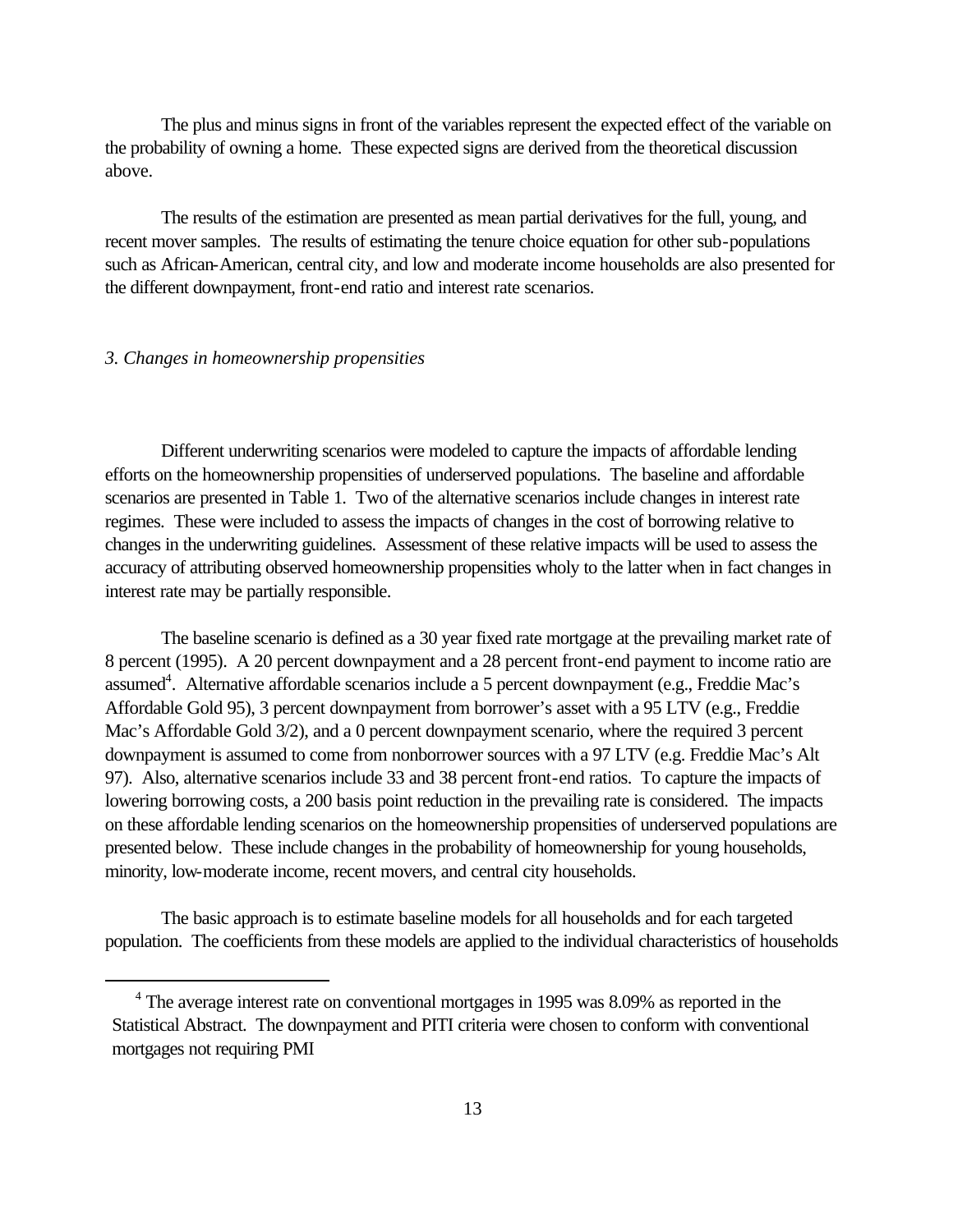to estimate the household level homeownership propensity. Group homeownership propensities are calculated by summing up corresponding household level propensities. The affordable scenarios are modeled by applying the coefficients from the baseline models to individual level characteristics, including the now less restrictive income and asset constraint measures. As before, the resulting household level homeownership propensities are summed up to estimate group propensities.

Descriptive statistics for the sample are presented in Table 2. In 1995, 65.7 percent of households owned their homes. The average value of their homes was about \$105,000, or about 250% of family income. The better part (91.5 percent) of household income is estimated to be "permanent" or consistent with the productivity characteristics of the head of household, while 8.5 percent of income is considered "transitory." In 1995, the average household head was about 49 years old, lived in a household with 2.64 people, was married or had been married, was male (63 percent), and did not live in a central city (66.6 percent). It is estimated that the average household had assets of about \$126,000.

 Table 3 reports the percentages of households that are income or wealth constrained under the baseline and affordable underwriting scenarios. In the full sample, about one-eight of households in the sample had inadequate income to afford a mortgage to purchase their optimal house. About onethird of households had insufficient assets to purchase the same house with a 20% downpayment. As expected, under the affordable scenarios, the percentages of constrained households decreases. For example, a 2% reduction in the mortgage interest rate loosens the income constraint for 4.6% of households (scenario 1). As a rule, Increasing the allowable front-end ratio decreases the percentage of income constrained households (scenarios 2-6). However, the positive impact of increasing allowable front-end ratios is counteracted when downpayments are lowered beyond a certain point. When downpayments are reduced from 5 to 3 percent (scenarios 3 and 4 respectively) , the percentage of income constrained *increases* even when holding constant front end ratios requirements. This is because households have to get a larger loan to purchase their optimal house than under the larger downpayment scenario.

Consistent with the literature, the downpayment requirement is a greater detriment to home purchase than the income requirement. Thus, lowering the cost of borrowing does not necessarily allow more people to purchase once the downpayment requirement becomes binding. For instance, although the percentage of income constrained households decreased as a result of a 200 basis point drop from 8 percent (scenario 5) to 6 percent (scenario 6) in the interest rate, the percent of people that could actually buy a house remained the same because the percentage of downpayment constrained households remained unchanged.

## ECONOMETRIC RESULTS

Table 4 presents the model used to estimate the probability of homeownership for all households.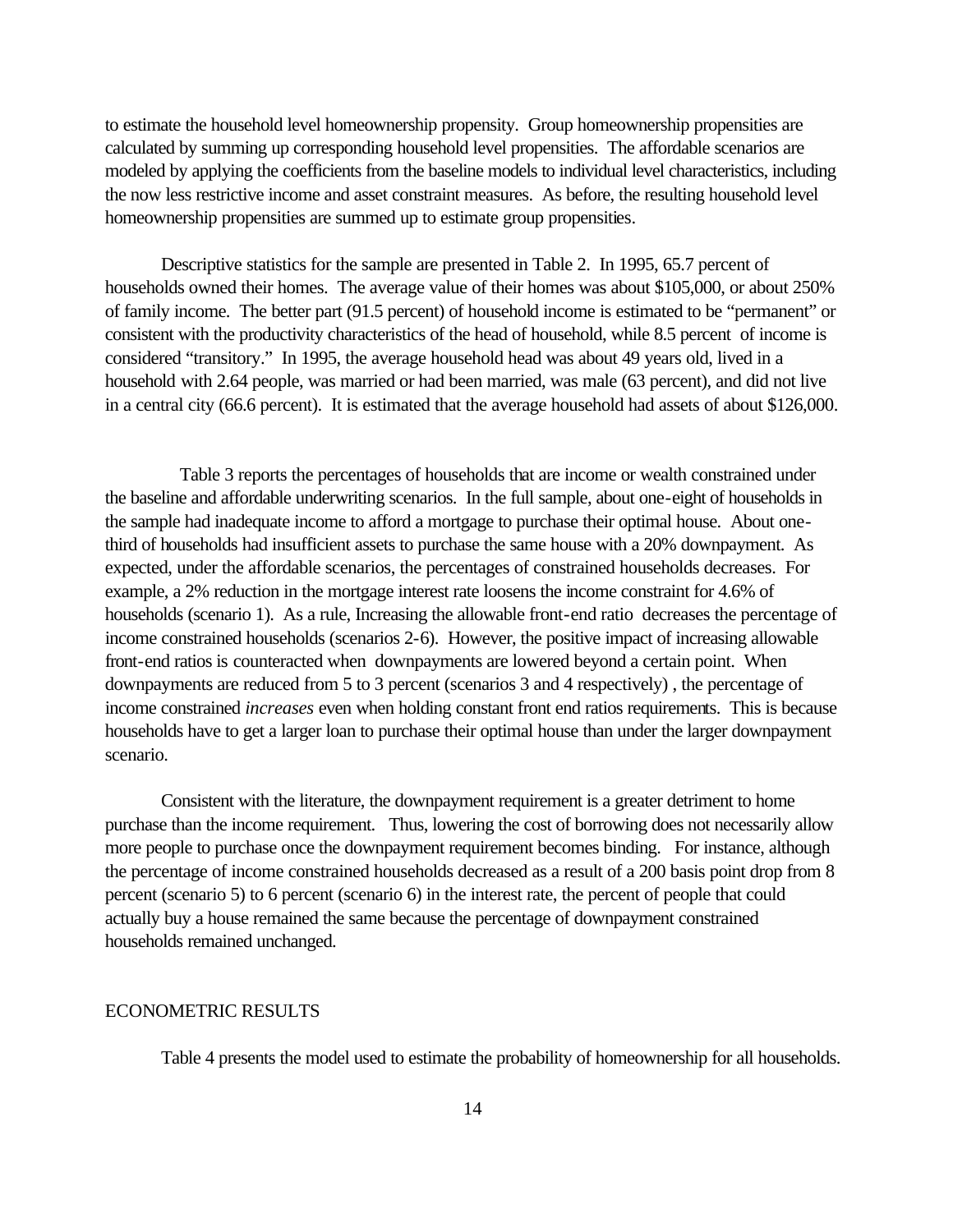Generally, the results conform to those found in other studies of tenure choice (e.g., Wachter and Megbolugbe 1992; Linneman and Wachter 1989). The permanent income component is strongly positively associated with homeownership propensity. The coefficient on transitory income is smaller, negative and significant. The relative cost of ownership is also a strong, negative determinant of ownership, while anticipated capital gains, as captured by the value-to-rent ratio, are positively associated with ownership. Homeownership is significantly associated with age and marital status. Consistent with the findings of other recent studies, homeownership rates fall with the number of dependents in the household. Controlling for borrowing constraints, females, blacks and Hispanics exhibit higher rates of home ownership than whites and males.

Finally, and importantly for present purposes, the constraint variables have the expected negative signs and are significant. The income constraint term, though statistically significant, tends to have low magnitude effects; but the downpayment constraint indicator is significant, statistically and substantively. The wealth constraint has about three times the impact of the income constraint.

The results of estimating the tenure choice equation for black, central city, recent movers, and low-moderate income households are not presented here (available from the authors). Likelihood ratio tests indicate that these bifurcations of the model significantly improve the fit of the data. As a rule, the findings are similar to those discussed above.

The homeownership propensities for all households and for targeted groups are presented in Tables 5 for the baseline and affordable scenarios. The impacts of affordable lending efforts on homeownership rates are presented in Table 6. These impacts are captured with the relative changes in homeownership propensities due to shifting from the baseline scenarios to the alternative affordable scenarios presented in Table 6. The relative changes are calculated using the mean baseline probability for each targeted group.

As expected, ownership rates are higher for all groups under all affordable scenarios than under the baseline scenario. Overall, the impacts of changing borrowing costs (changes in interest rate) are smaller than those resulting from changing underwriting guidelines. These can be seen in the relative changes from the baseline to Scenario 1.

Interestingly, the impacts of changing underwriting guidelines is not uniform across affordable products. As expected, relative changes in ownership rates are smaller for all households. However, except for the Alt97/Flex 97 scenario, Table 6 suggests that these relative changes may be also smaller for recent movers and central city households than for other households. For instance, under scenarios 2 to 5, these relative changes range from 0.8 to 10.1 for recent movers, and 0.6 to 9.0 for central city households compared with relative changes that range from 0.4 to 12.3 for blacks, and from 2.7 to 14.4 for low and moderate income households. These figures suggest that a product such as Freddie Mac's Affordable Gold 5 is likely to have a greater impact on the homeownership propensities of blacks that it would have on central city households.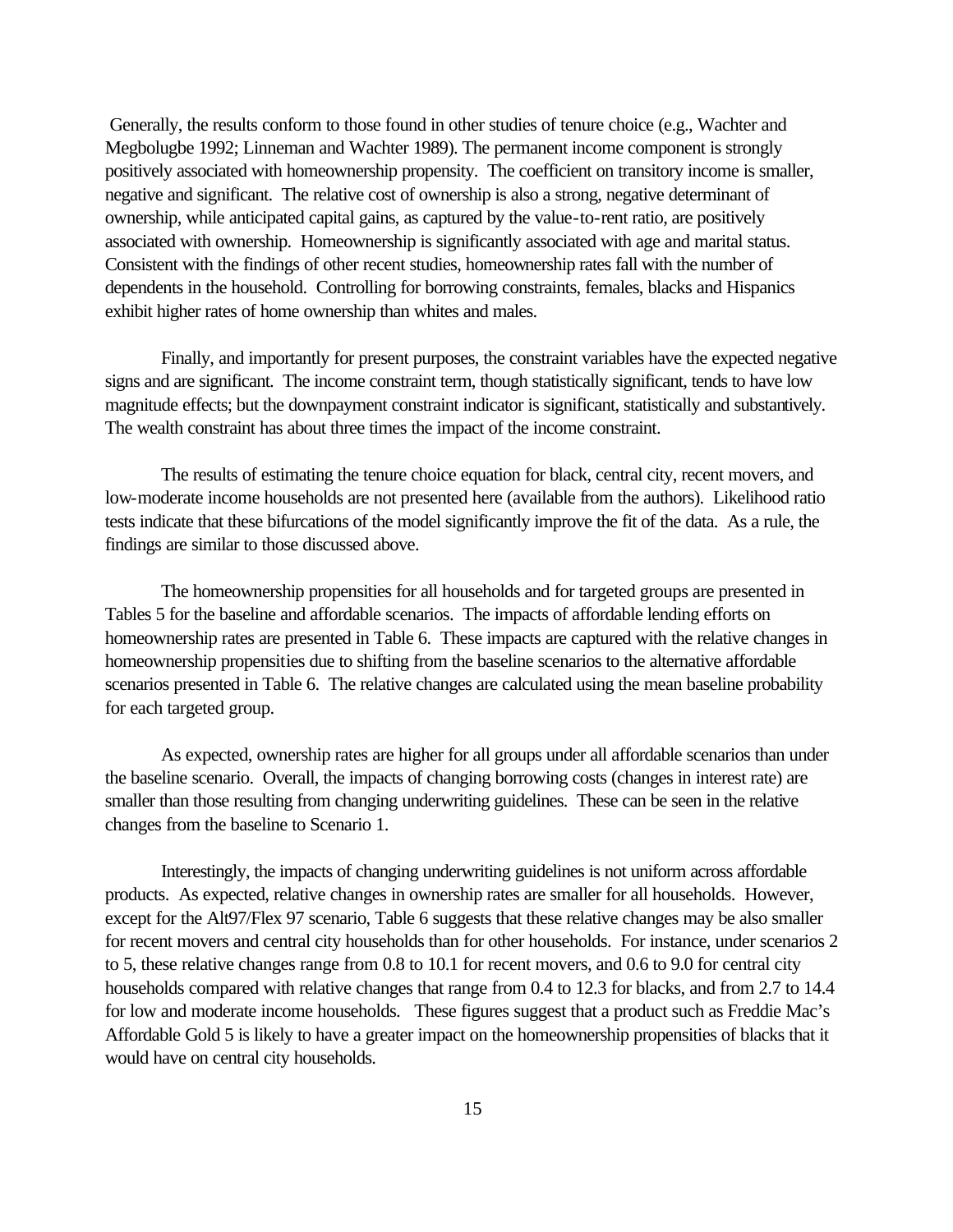Compared with other affordable products, the recently introduced Alt 97 and Flex 97, in which the required 3 percent downpayment can come from non-borrower sources, result in the highest predicted ownership rates for all groups. However, such products also result in smaller relative changes in homeownership propensities for all and for low and moderate income households. Such products have the greatest impact on the homeownership propensities of young households (27.1 percent increase in homeownership propensity), black households (21.0 percent increase), and recent movers (19.0 percent increase). This suggest that products like Alt97 and Flex97 may be most appropriate to households with income growth potential (e.g., recent university graduates) but not for all low-moderate income households.

## WILL AFFORDABLE LENDING EFFORTS SUFFICE?

The demand analysis above suggests that relying on affordable lending products is likely to increase homeownership propensities for traditionally underserved populations. Unfortunately, the full impact of these affordable products may not be realized unless there is an adequate supply of housing at prices potential homeowners are able and willing to pay. This implies that research work that focuses only on the demand side analysis may overestimate the potential impacts of affordable products, if there is a mismatch between the demand and supply of appropriately priced housing. A brief examination of this issue is presented in this section.

Up to this point, our analysis has focused almost solely on the demand side of the housing market. Implicit in the predicted homeownership propensities is the assumption that *should the household decide to purchase their optimal home they will find that house available in their market.* In the optimal house estimation, both supply and demand aspects of the market are incorporated. The hedonic regression for unconstrained households yields the estimated parameters used to predict optimum house values for all households. The estimates are based on actual house values and take into account some geographical variation in prices. However, there is no guarantee that the existing stock of available houses corresponds with the needs of potential new owners.

In order to illustrate this point, Table 7 shows the relative price distribution of existing and new housing, and the distribution of housing needs of our sample, as reflected in the price of optimal housing, under the baseline and the Alt97/Flex97 scenarios. The distribution of existing homes (column 2) and optimal homes for all unconstrained households (column 3) for the sample is fairly similar. There are more homes in the under \$80,000 range than are currently needed, fewer in the \$80-120,000 and \$121- 150,000 ranges than needed, and more than needed in the above \$150,000 ranges. This would suggests that there is a slight mismatch between the current housing stock and the population needs with many households over-housed (\$150,000+) and many under-housed (<\$80,000).

Table 7 also shows the situation is much different for unconstrained renters, those who do not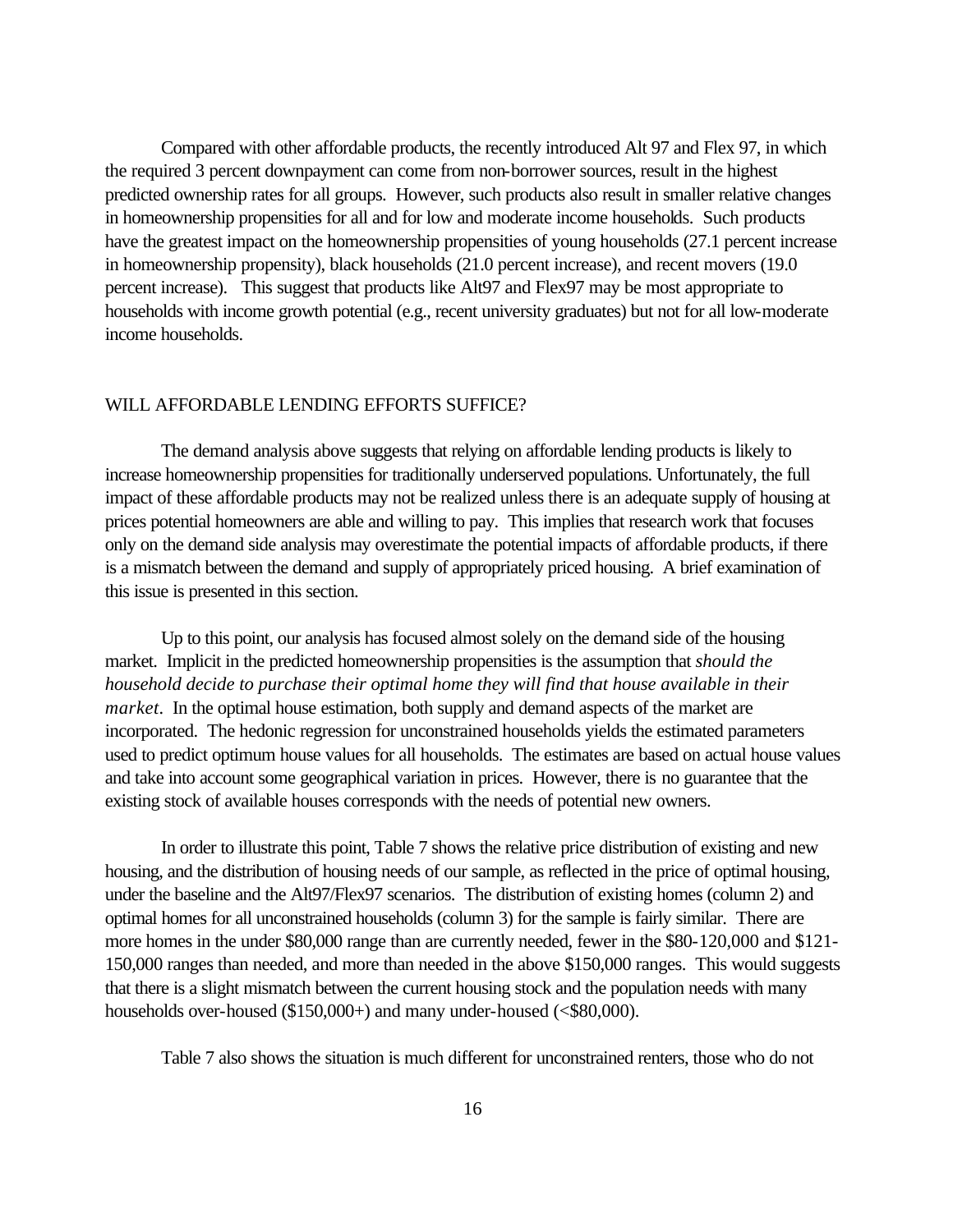own a home. Under the baseline scenario, 20% down, 28% front-end ratio, nearly 80% of the unconstrained renters need housing priced below \$80,000. This compares with the 63% of housing that exists in that range. Making matters worse, new construction of homes does not seem to correspond at all with the housing needs of unconstrained renters. Only 7.7% of new homes constructed in 1996 were priced below \$80,000. In the absence of significant filtering, this would indicate that the full benefits of affordable lending efforts may not be realized unless the mismatch between the housing needs of unconstrained households and the supply of housing is addressed.

## IMPLICATIONS FOR POLICY AND RESEARCH

The analysis presented in this study indicates that affordable lending efforts have the potential to increase homeownership opportunities for underserved populations. In particular, the most promising efforts are those that address the lack of adequate savings to make necessary downpayments. The products likely to have the greatest impacts are the recently introduced Alt 97 (Freddie Mac) and Flex 97 (Fannie Mae), which allow the required three percent downpayment to come from non-borrower sources, including unsecured debt. Overall, the impacts of reducing borrowing costs are significantly smaller than those that result from using affordable underwriting guidelines.

The findings also suggest that affordable products are not likely to impact equally all targeted populations. For instance, a product that requires borrowers to make a 3 percent downpayment from their own savings and allows for a 33 percent front end ratio is likely to increase the relative probability of owning by 4.1 percent among low-moderate income households, but 12.5 percent among young households. Thus, narrowly tailored products may be needed to reach specific populations effectively.

Moreover, even if products are appropriately designed to reach specific populations, the full benefits of these affordable lending efforts may not be fully realized because of supply considerations. Although brief, the supply analysis above suggests that even if households have enough income and wealth to purchase their optimal house, such homes may not be available in the market. The supply analysis suggests that there may be a mismatch between the households people desire for ownership (and can afford) and those available in the market.

The importance of supply considerations also suggests directions for future research efforts. Studies examining the impacts of changing underwriting guidelines in general, and of affordable lending efforts in particular, need to incorporate supply considerations. One such effort is already underway. The authors are currently examining both supply and demand considerations in the Washington, DC metropolitan area resulting from the use of affordable underwriting guidelines. This type of demand/supply analysis needs to be expanded to other metropolitan areas. If supply considerations are omitted, the potential impacts of affordable lending efforts are likely to be over-estimated. Moreover, the predicted behavior of households is likely to be mis-specified because it would ignore likely household behavior in response to a lack of appropriately priced housing.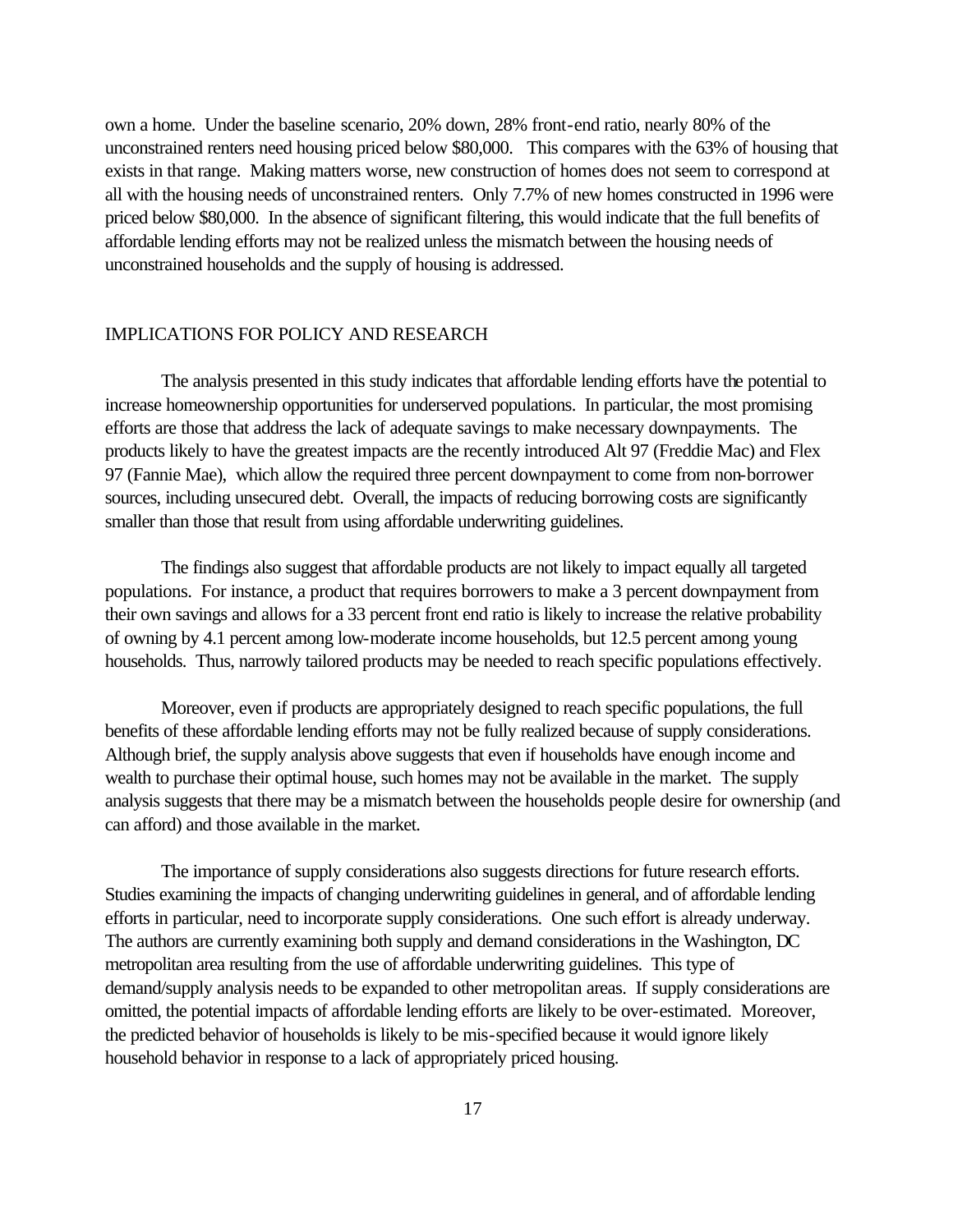In addition to a fuller treatment of supply considerations, the methodology used in the analysis could be improved in a number of ways. These include the incorporation of credit history information. Most affordable lending efforts, including the Alt97 and Flex97 products, require borrowers to have good credit histories to qualify. In the absence of such information, the reported changes in homeownership propensities overstate the likely impact of affordable lending efforts because not all members of targeted groups have good credit histories.

Improvements to the methodology also include a more precise estimation of households wealth/assets and incorporating the way changing underwriting guidelines change the cost of owning relative to renting.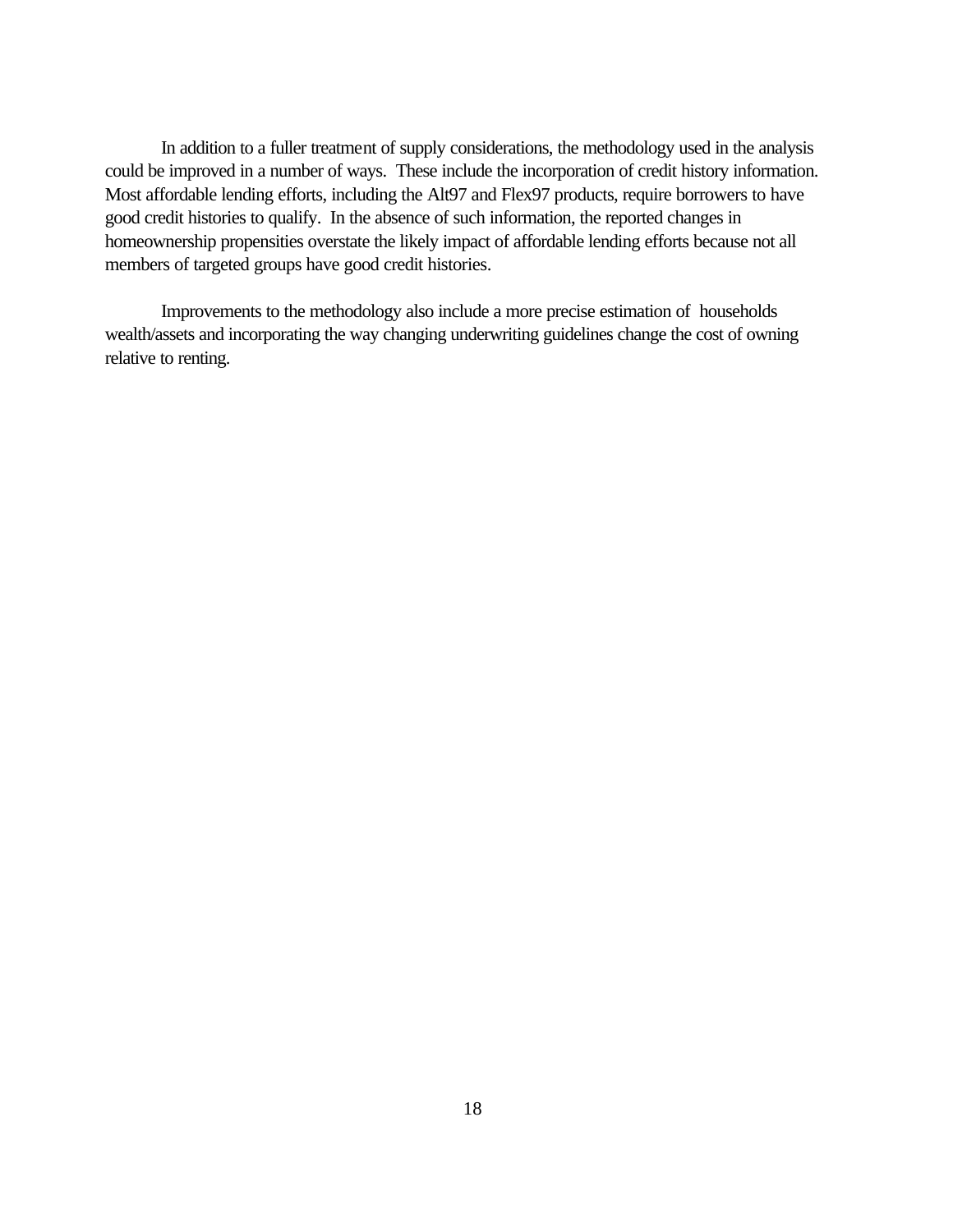## Table 1. Simulation Scenarios

| Scenario        | <b>PITI</b> | <b>Interest Rate</b> | Downpayment         |
|-----------------|-------------|----------------------|---------------------|
| <b>Baseline</b> | 28%         | 8%                   | 20%                 |
|                 | 28%         | 6%                   | 20%                 |
| $\overline{2}$  | 33%         | 8%                   | 5%                  |
| 3               | 38%         | 8%                   | 5%                  |
| $\overline{4}$  | 33%         | 8%                   | 3% (95% loan/value) |
| 5               | 38%         | 6%                   | 3%                  |
| 6               | 33%         | 8%                   | 0% (97% loan/value) |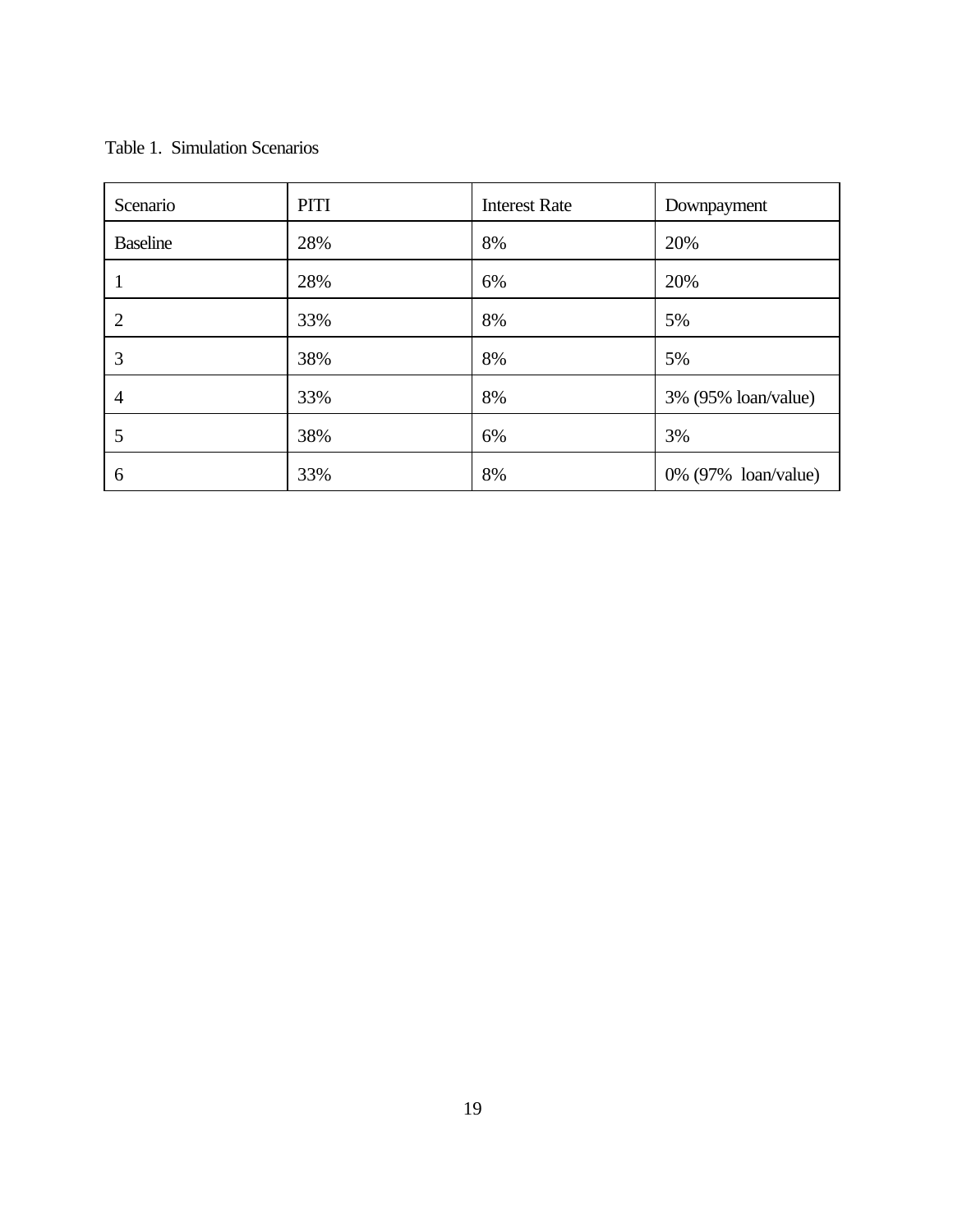| Variable                 | Mean       | St. Dev    |
|--------------------------|------------|------------|
| Own home                 | 0.6526     | 0.4761     |
| House Value              | 104,480.70 | 57,351.16  |
| Household Income         | 42,341.29  | 35,233.77  |
| <b>Permanent Income</b>  | 38,748.26  | 21,988.82  |
| <b>Transitory Income</b> | 3,592.96   | 32,383.80  |
| Age of Head of HH        | 48.89      | 17.193     |
| Own/Rent Ratio           | 1.4051     | 0.1214     |
| Valrent Ratio            | 1.3881     | 0.0312     |
| Family size              | 2.64       | 1.479      |
| <b>Ever Married</b>      | 0.8377     | 0.3687     |
| Male Head of HH          | 0.6353     | 0.4813     |
| Black Head of HH         | 0.1162     | 0.3204     |
| Hispanic Head of HH      | 0.0874     | 0.2825     |
| In Central city          | 0.3336     | 0.4715     |
| Recent movers            | 0.3509     | 0.4749     |
| Assets                   | 125,711.69 | 231,941.13 |

## Table 2. Mean and Standard Deviation of Model Variables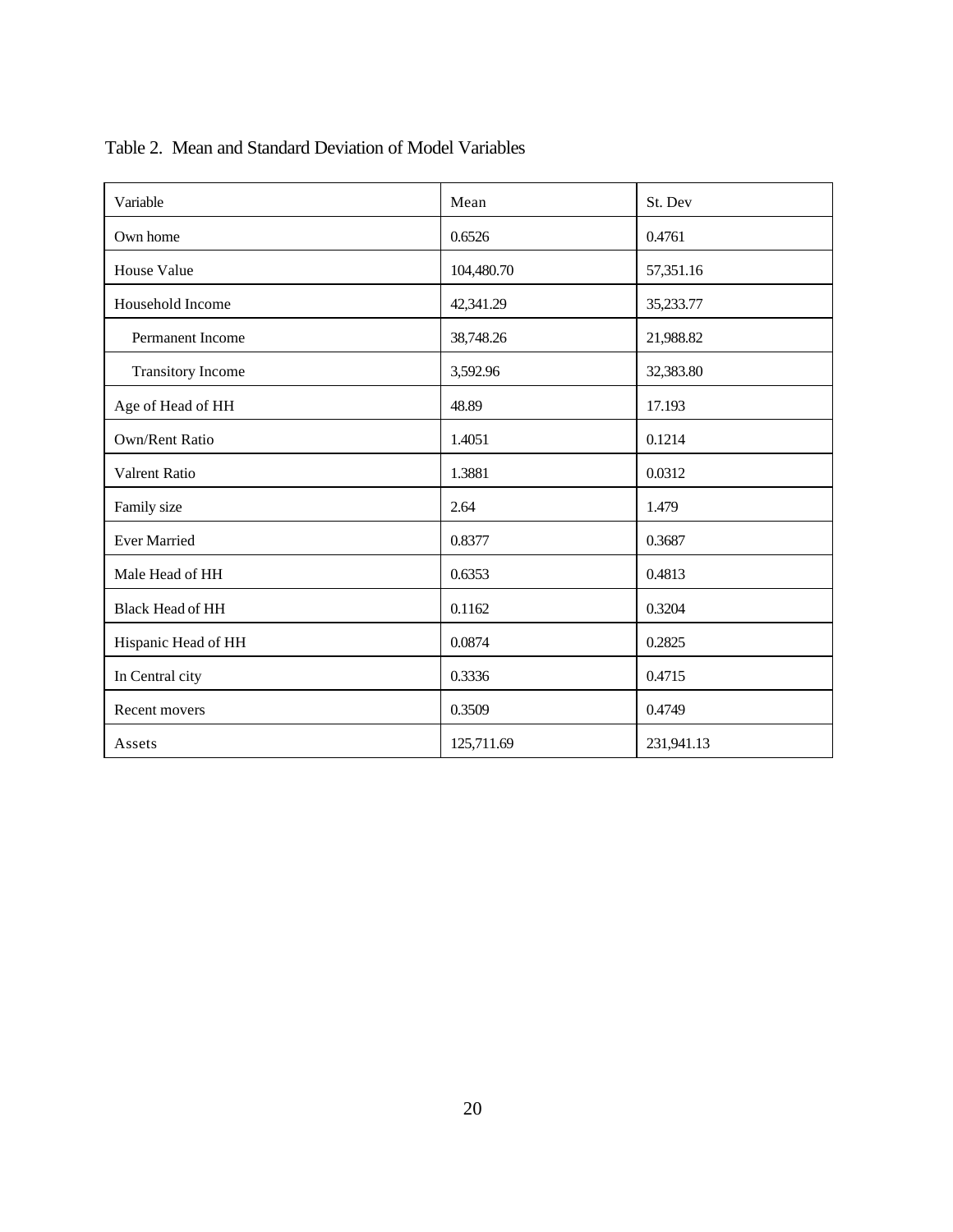## Table 3. Borrowing Constraint Variables

| Variable                       | <b>Baseline</b><br>Scenario | Scenario<br>1 | Scenario<br>$\overline{2}$ | Scenario<br>3 | Scenario<br>$\overline{4}$ | Scenario<br>5 | Scenario<br>6    |
|--------------------------------|-----------------------------|---------------|----------------------------|---------------|----------------------------|---------------|------------------|
| <b>Full Sample</b>             |                             |               |                            |               |                            |               |                  |
| <b>Income Constrained</b>      | 12.3                        | 7.9           | 12.4                       | 9.1           | 12.4                       | 6.1           | 12.9             |
| <b>Wealth Constrained</b>      | 34.4                        | 34.4          | 17.7                       | 17.7          | 15.2                       | 15.2          | $\theta$         |
| <b>Black Head of Household</b> |                             |               |                            |               |                            |               |                  |
| <b>Income Constrained</b>      | 10.4                        | 7.3           | 10.6                       | 8.1           | 10.5                       | 5.9           | 11.0             |
| <b>Wealth Constrained</b>      | 44.8                        | 44.8          | 20.6                       | 20.6          | 17.0                       | 17.0          | $\theta$         |
| <b>Recent Movers</b>           |                             |               |                            |               |                            |               |                  |
| <b>Income Constrained</b>      | 11.6                        | 7.7           | 11.7                       | 8.9           | 11.7                       | 6.0           | 12.1             |
| <b>Wealth Constrained</b>      | 55.8                        | 55.8          | 29.4                       | 29.4          | 25.3                       | 25.3          | $\boldsymbol{0}$ |
| Low to Moderate Income         |                             |               |                            |               |                            |               |                  |
| <b>Income Constrained</b>      | 35.1                        | 24.3          | 35.5                       | 27.5          | 35.5                       | 19.3          | 36.6             |
| <b>Wealth Constrained</b>      | 38.8                        | 38.8          | 17.5                       | 17.5          | 14.1                       | 14.1          | $\theta$         |
| In Central City                |                             |               |                            |               |                            |               |                  |
| <b>Income Constrained</b>      | 12.5                        | 8.4           | 12.6                       | 9.7           | 12.6                       | 6.8           | 13.0             |
| <b>Wealth Constrained</b>      | 40.6                        | 40.6          | 19.3                       | 19.3          | 16.5                       | 16.5          | $\boldsymbol{0}$ |
| Young Households               |                             |               |                            |               |                            |               |                  |
| <b>Income Constrained</b>      | 8.4                         | 5.4           | 8.5                        | 6.5           | 8.5                        | 4.5           | 8.9              |
| <b>Wealth Constrained</b>      | 63.8                        | 63.8          | 30.1                       | 30.1          | 25.8                       | 25.8          | $\theta$         |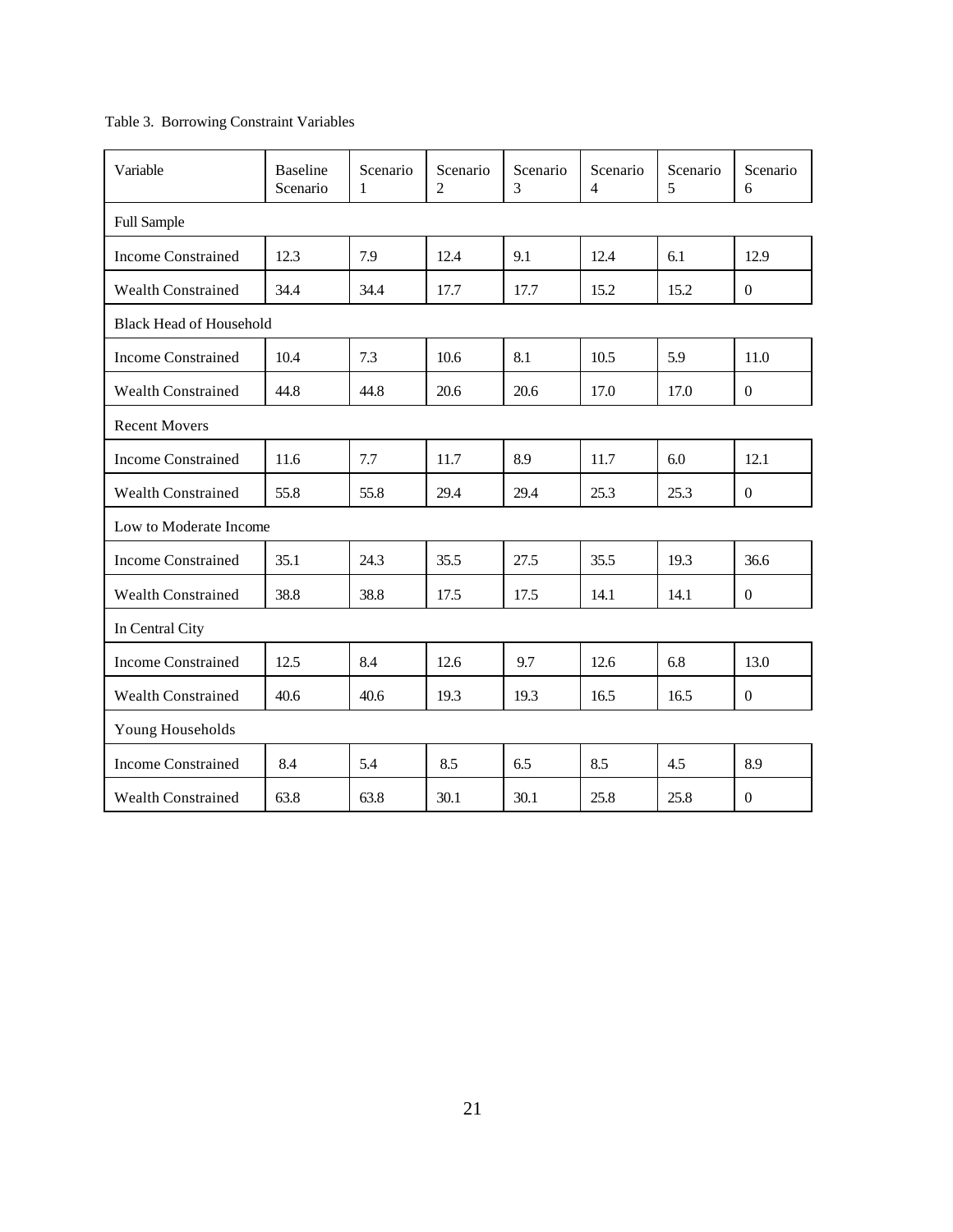| Variable                  | Coeff.             | St. Err.     | Prob-val    |
|---------------------------|--------------------|--------------|-------------|
| Intercept                 | 2.1581             | 0.2700       | 0.0001      |
| <b>Permanent Income</b>   | 0.000108           | $1.62E-6$    | 0.0001      |
| <b>Transitory Income</b>  | $-0.0001$          | 7.60E-7      | 0.0001      |
| Own/Rent                  | $-5.2742$          | 0.1514       | 0.0001      |
| Val/Rent                  | 8.4359             | 3.7081       | 0.0229      |
| Age of HH Head            | 0.0585             | 0.00119      | 0.0001      |
| Family size               | $-0.0249$          | 0.0127       | 0.0494      |
| Ever married              | 0.4372             | 0.0465       | 0.0001      |
| Male head of HH           | $-0.4671$          | 0.0350       | 0.0001      |
| Black head of HH          | 0.1419             | 0.0478       | 0.0030      |
| Hispanic head of HH       | 0.2812             | 0.0578       | 0.0001      |
| Income constrained        | $-0.5650$          | 0.0504       | 0.0001      |
| <b>Wealth Constrained</b> | $-1.7008$          | 0.0367       | 0.0001      |
| Number of Observations    | 40027              |              |             |
| $-2 \log L$               | <b>Intept Only</b> | Int. $& cov$ | Chi-sq pval |
|                           | 51455              | 25941        | 0.0001      |

Table 4. Logistic Estimation of Probability of Ownership (Baseline model, all households)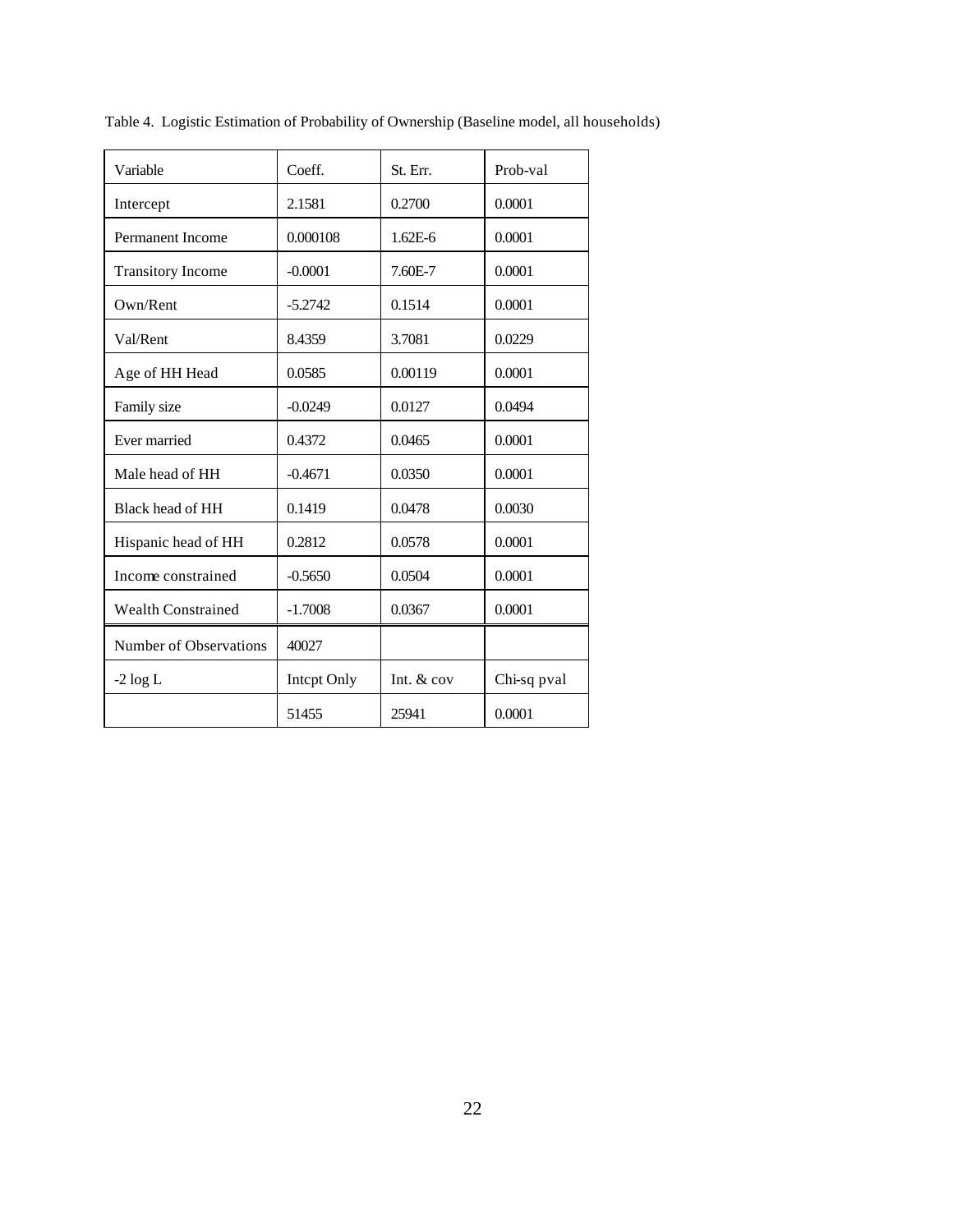| Variable                | <b>Baseline</b><br>Scenario | Scenario<br>1 | Scenario<br>2 | Scenario<br>3 | Scenario<br>$\overline{4}$ | Scenario<br>5 | Scenario<br>6 |
|-------------------------|-----------------------------|---------------|---------------|---------------|----------------------------|---------------|---------------|
| <b>Full Sample</b>      | 65.7                        | 66.1          | 68.9          | 69.1          | 69.9                       | 69.8          | 73.4          |
|                         |                             |               |               |               |                            |               |               |
| <b>Black Head of HH</b> | 43.8                        | 43.9          | 48.2          | 48.4          | 49.0                       | 49.2          | 53.1          |
|                         |                             |               |               |               |                            |               |               |
| <b>Recent Movers</b>    | 38.1                        | 38.4          | 41.1          | 41.3          | 41.7                       | 42.1          | 45.5          |
|                         |                             |               |               |               |                            |               |               |
| Lowmod Income           | 47.2                        | 48.4          | 51.3          | 52.6          | 51.8                       | 53.7          | 55.7          |
|                         |                             |               |               |               |                            |               |               |
| In Central City         | 50.5                        | 50.7          | 54.0          | 54.6          | 54.5                       | 54.7          | 57.7          |
|                         |                             |               |               |               |                            |               |               |
| Young HH                | 32.4                        | 32.5          | 36.4          | 36.5          | 37.0                       | 37.1          | 41.0          |

Table 5. Impact of Changing Underwriting Criteria (Homeownership Propensities)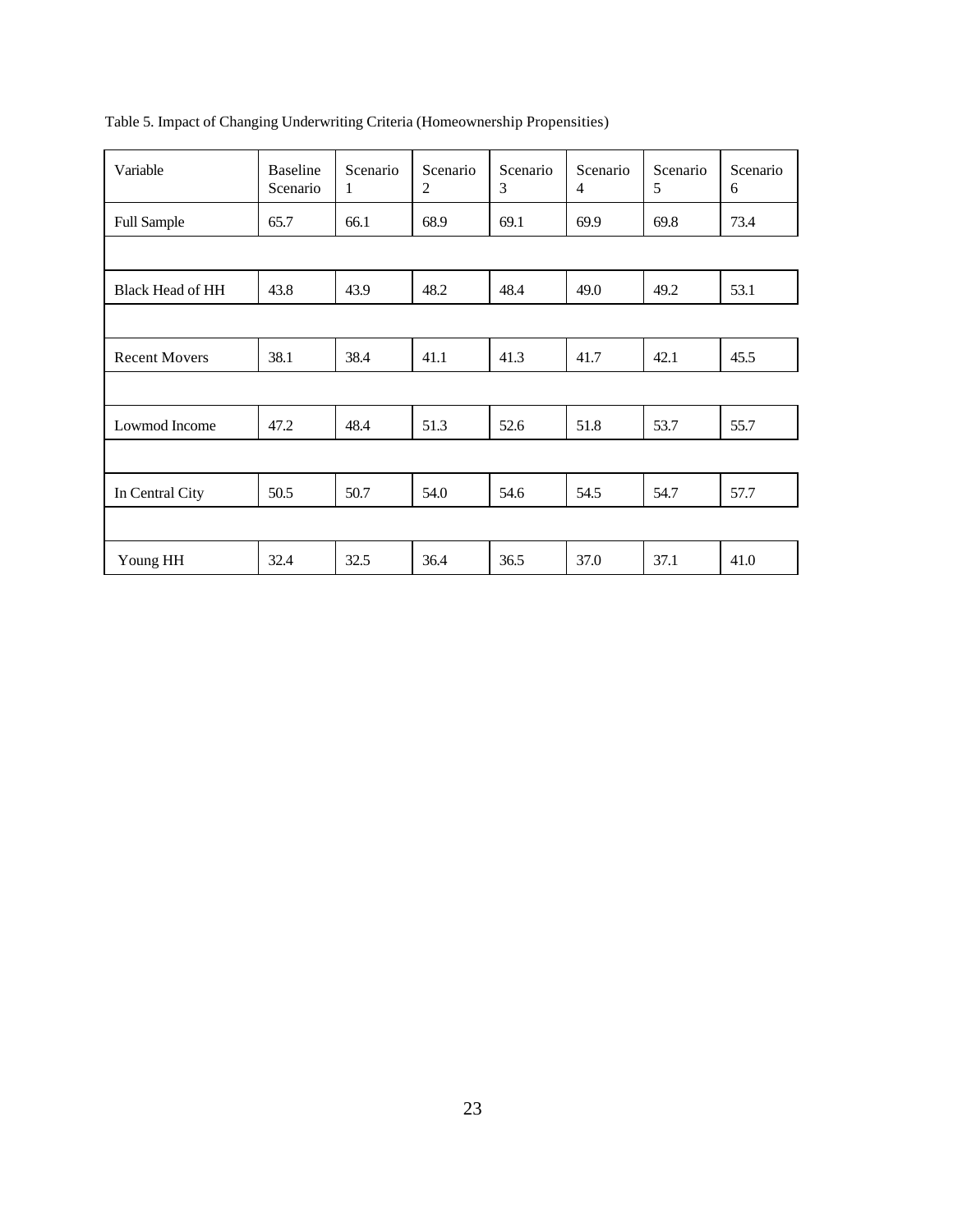| Variable                | Scenario<br>1 | Scenario<br>$\overline{2}$ | Scenario<br>3 | Scenario<br>$\overline{4}$ | Scenario<br>5 | Scenario<br>6 |
|-------------------------|---------------|----------------------------|---------------|----------------------------|---------------|---------------|
| <b>Full Sample</b>      | 0.5           | 4.8                        | 5.2           | 5.6                        | 6.3           | 10.9          |
|                         |               |                            |               |                            |               |               |
| <b>Black Head of HH</b> | 0.3           | 10.0                       | 10.2          | 11.9                       | 12.3          | 21.1          |
|                         |               |                            |               |                            |               |               |
| <b>Recent Movers</b>    | 0.7           | 7.9                        | 8.4           | 9.4                        | 10.2          | 19.4          |
|                         |               |                            |               |                            |               |               |
| Lowmod Income           | 2.5           | 8.1                        | 10.0          | 9.7                        | 13.8          | 18.0          |
|                         |               |                            |               |                            |               |               |
| In Central City         | 0.5           | 6.7                        | 7.1           | 7.8                        | 8.5           | 14.4          |
|                         |               |                            |               |                            |               |               |
| Young HHs               | 0.2           | 11.7                       | 12.5          | 14.0                       | 14.4          | 26.6          |

Table 6. Impact of Changing Underwriting Criteria (Relative Percent Change in Probability of Owning)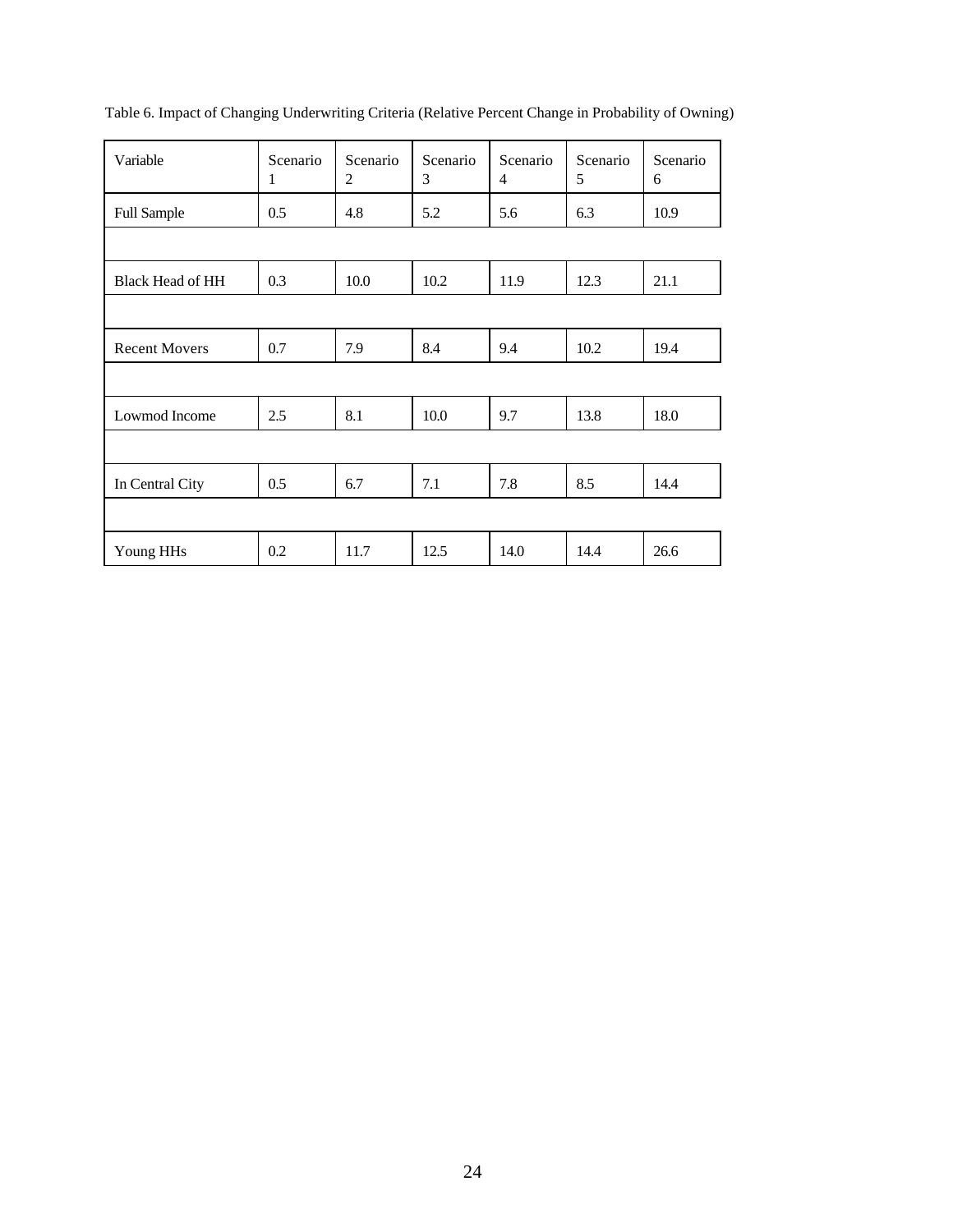| Price ranges  | Percentage<br>of existing<br>homes in<br>price range* | Percentage<br>of new<br>homes in<br>price<br>range** | Percentage of<br>unconstrained<br>households<br>with optimal<br>house price<br>within range,<br>using baseline<br>scenario | Percentage of<br>unconstrained<br>renters with<br>optimal house<br>price within<br>range, using<br>baseline<br>scenario | Percentage of<br>unconstrained<br>households<br>with optimal<br>house price<br>within range,<br>using Alt97/<br>Flex97 | Percentage of<br>unconstrained<br>renters with<br>optimal house<br>price within<br>range, using<br>Alt97/ $Flex97$ |
|---------------|-------------------------------------------------------|------------------------------------------------------|----------------------------------------------------------------------------------------------------------------------------|-------------------------------------------------------------------------------------------------------------------------|------------------------------------------------------------------------------------------------------------------------|--------------------------------------------------------------------------------------------------------------------|
|               |                                                       |                                                      |                                                                                                                            |                                                                                                                         |                                                                                                                        |                                                                                                                    |
| $<$ \$80,000  | 62.9                                                  | 7.7                                                  | 52.4                                                                                                                       | 79.6                                                                                                                    | 53.9                                                                                                                   | 76.2                                                                                                               |
| \$80-120,000  | 15.7                                                  | 26.7                                                 | 25.2                                                                                                                       | 12.2                                                                                                                    | 25.7                                                                                                                   | 16.3                                                                                                               |
| \$121-150,000 | 7.9                                                   | 20.7                                                 | 13.8                                                                                                                       | 5.0                                                                                                                     | 12.6                                                                                                                   | 5.0                                                                                                                |
| \$151-200,000 | 8.5                                                   | 20.8                                                 | 8.1                                                                                                                        | 3.0                                                                                                                     | 7.3                                                                                                                    | 2.3                                                                                                                |
| $>$ \$200,000 | 4.9                                                   | 24.1                                                 | 0.4                                                                                                                        | 0.1                                                                                                                     | 0.3                                                                                                                    | 0.1                                                                                                                |

Table 7. Distributions of House Prices vs. Distribution of Optimal House Prices for Unconstrained Households

\* Based on the national AHS sample for 1995

\*\* From *Characteristics of New Housing* US Census, as reported in *The Statistical Abstract of the United States 1997* Table 1188., p. 719.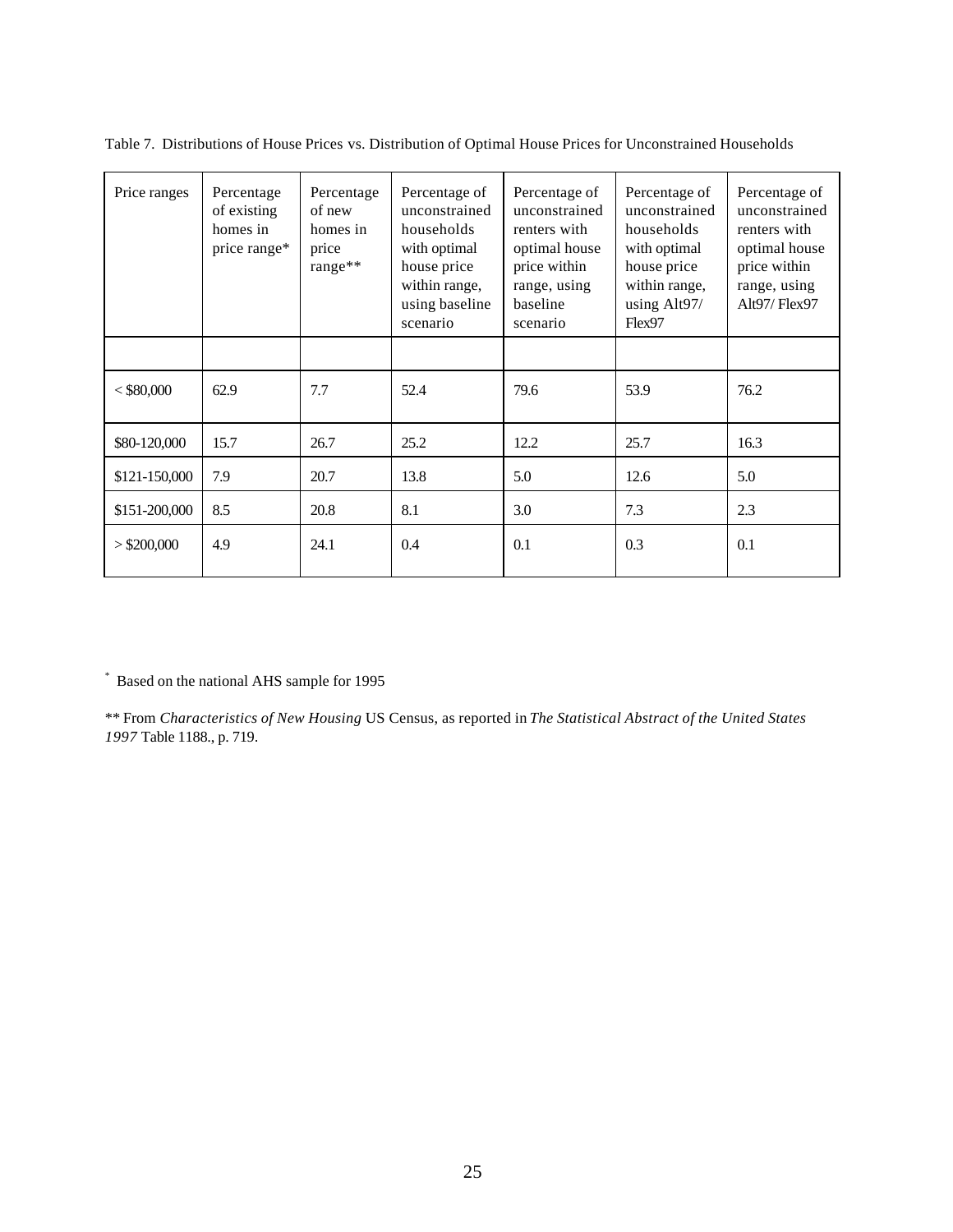## REFERENCES

CBO Congressional Budget Office. 1991. "Controlling the Risks of Government-Sponsored Enterprises" April.

Cotterman, R.F. and J. Pearce. 1994. The Effects of the Activities of Fannie Mae and Freddie Mac on Conventional Fixed-Rate Mortgage Yields. Working paper. October 29.

Engelhardt, G. and G. Mayer. 1995. "House Prices, Savings, and Gifts: The Impact of Liquidity Constraints in the Housing Market." Paper presented at the AREUEA Meetings, January 1995.

Goodman, Allen C. 1988. An Economic Model of Housing Price, Permanent Income, Tenure Choice and Housing Demand. *Journal of Urban Economics* 23:327-53.

Haurin, Donald, R.; Patric H. Hendershott, and Susan M. Wachter. 1997. Borrowing Constraints and the Tenure Choice of Young Households. Mimeo.

Hendershott, Patrick and James Shilling. 1982. The Economics of Tenure Choice, 1955-1979. *Research in Real Estate* 1:105-33.

Linneman, Peter; Isaac F. Megbolugbe; Susan M. Wachter; and Man Cho. 1996. Do Borrowing Constraints Change US Homeownership Rates? Mimeo.

Linneman, Peter and Susan Wachter. 1989. The Impacts of Borrowing Constraints on Home Ownership. *Journal of American Real Estate and Urban Economics Association* 17(4): 389-402.

Stamper, Michael K. 1997. Revisiting Targeted-Affordable Lending: Fresh Evidence Finds Far Lower Default Rate. *Secondary Mortgage Markets* 14(3):16-21 (October).

Wachter, Susan. 1990. The Limits of the Housing Finance System. *Journal of Housing Research* 1(1):163-85.

Wachter, Susan, James Follain, Peter Linneman, Roberto G. Quercia, and George McCarthy. 1995. "Fannie Mae and Freddie Mac: Implications of Privatization for the Attainment of Social Goals." Working Paper #218. The Wharton School of the University of Pennsylvania.

Wachter, Susan and Isaac Megbolugbe. 1992. Racial and Ethnic Disparities in Homeownership. *Housing Policy Debate* 3(2): 333-370.

HUD. 1996. U S. Department of Housing and Urban Development. Forum on Homeownership Education and Managing Affordable Housing Loans. Washington, D.C: HUD.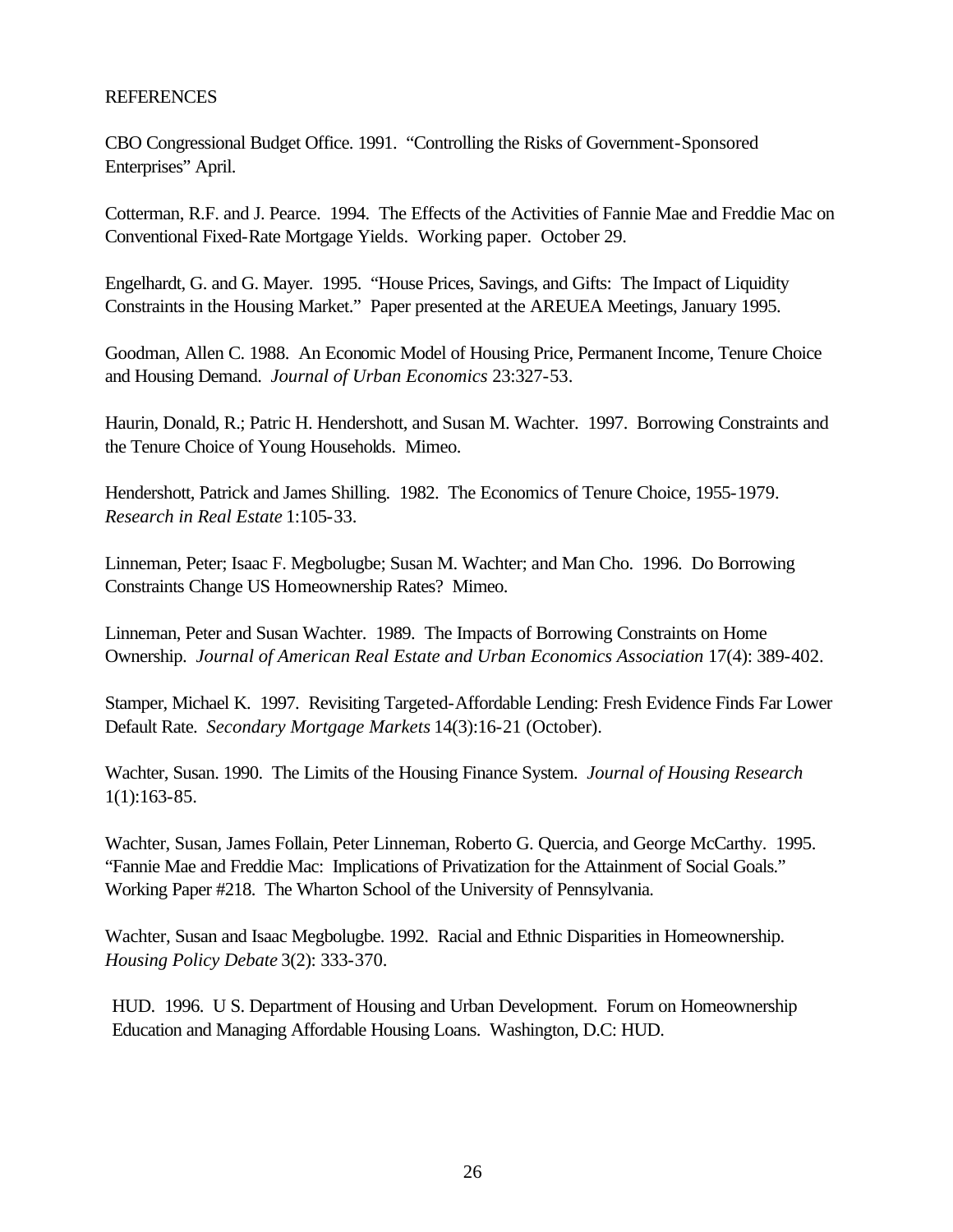## **Appendix. Hedonic Regressions**

Model: MODEL1

Dependent Variable: TVALUE [House value]

Analysis of Variance

|          |       | Sum of      | Mean                            |         |        |
|----------|-------|-------------|---------------------------------|---------|--------|
| Source   | DF    | Squares     | Square                          | F Value | Prob>F |
| Model    |       |             | 27 548202160162 20303783710     | 593.503 | 0.0001 |
| Error    |       |             | 24846 849982885749 34210049.334 |         |        |
| C Total  | 24873 | 1.398185E12 |                                 |         |        |
| Root MSE |       | 5848.93574  | R-square                        | 0.3921  |        |
| Dep Mean |       | 87.76534    | Adj R-sg                        | 0.3914  |        |

Parameter Estimates

C.V. 6664.28848

|               |             | Parameter   | Standard   | T for HO:   |              |
|---------------|-------------|-------------|------------|-------------|--------------|
| Variable      | DF          | Estimate    | Error      | Parameter=0 | Prob ><br> T |
|               |             |             |            |             |              |
| INTERCEP      | 1           | 52.055490   | 0.68154993 | 76.378      | 0.0001       |
| <b>BTYEAR</b> | $\mathbf 1$ | $-0.116431$ | 0.00422598 | $-27.551$   | 0.0001       |
| NUNIT         | $\mathbf 1$ | $-0.040798$ | 0.01248600 | $-3.268$    | 0.0011       |
| <b>CELLAR</b> | $\mathbf 1$ | 2.056882    | 0.19707379 | 10.437      | 0.0001       |
| GARAGE        | 1           | 4.249943    | 0.20540293 | 20.691      | 0.0001       |
| <b>ROOMS</b>  | $\mathbf 1$ | 2.074180    | 0.07593443 | 27.315      | 0.0001       |
| <b>BDRMS</b>  | $\mathbf 1$ | $-0.296514$ | 0.13902337 | $-2.133$    | 0.0329       |
| <b>BATHS</b>  | $\mathbf 1$ | 4.565992    | 0.15616792 | 29.238      | 0.0001       |
| AIRSYS        | $1\,$       | 2.352428    | 0.19653386 | 11.970      | 0.0001       |
| SNONE         | 1           | $-1.528429$ | 0.17455817 | $-8.756$    | 0.0001       |
| CRACKHOL      | $\mathbf 1$ | $-2.520960$ | 0.48320975 | $-5.217$    | 0.0001       |
| PAINT         | $\mathbf 1$ | $-1.288700$ | 0.52919291 | $-2.435$    | 0.0149       |
| <b>IFBLOW</b> | $\mathbf 1$ | 0.353416    | 0.24226615 | 1.459       | 0.1446       |
| <b>IFSEW</b>  | $1\,$       | $-0.266672$ | 0.71620328 | $-0.372$    | 0.7096       |
| IFDRY         | 1           | $-0.203381$ | 0.48221065 | $-0.422$    | 0.6732       |
| <b>RATS</b>   | $\mathbf 1$ | $-1.127035$ | 0.63217234 | $-1.783$    | 0.0746       |
| HOWN          | $1\,$       | 0.589608    | 0.04639363 | 12.709      | 0.0001       |
| HOWH          | $\mathbf 1$ | 0.771403    | 0.06224360 | 12.393      | 0.0001       |
| <b>NEAST</b>  | $1\,$       | 8.818692    | 0.27877567 | 31.634      | 0.0001       |
| MWEST         | $1\,$       | 1.331769    | 0.23690448 | 5.622       | 0.0001       |
| WEST          | $\mathbf 1$ | 8.519408    | 0.28938514 | 29.440      | 0.0001       |
| CCITY         | 1           | $-1.769567$ | 0.19395296 | $-9.124$    | 0.0001       |
| <b>NYC</b>    | $1\,$       | 10.686391   | 0.72347781 | 14.771      | 0.0001       |
| DC            | 1           | 17.081803   | 0.80357348 | 21.257      | 0.0001       |
| MACA          | $\mathbf 1$ | 12.210959   | 0.41530104 | 29.403      | 0.0001       |
| MAFL          | $\mathbf 1$ | 3.949704    | 0.45904560 | 8.604       | 0.0001       |
| <b>CHI</b>    | $\mathbf 1$ | 12.858277   | 0.57574275 | 22.333      | 0.0001       |
| <b>BOST</b>   | 1           | 12.018206   | 0.92073180 | 13.053      | 0.0001       |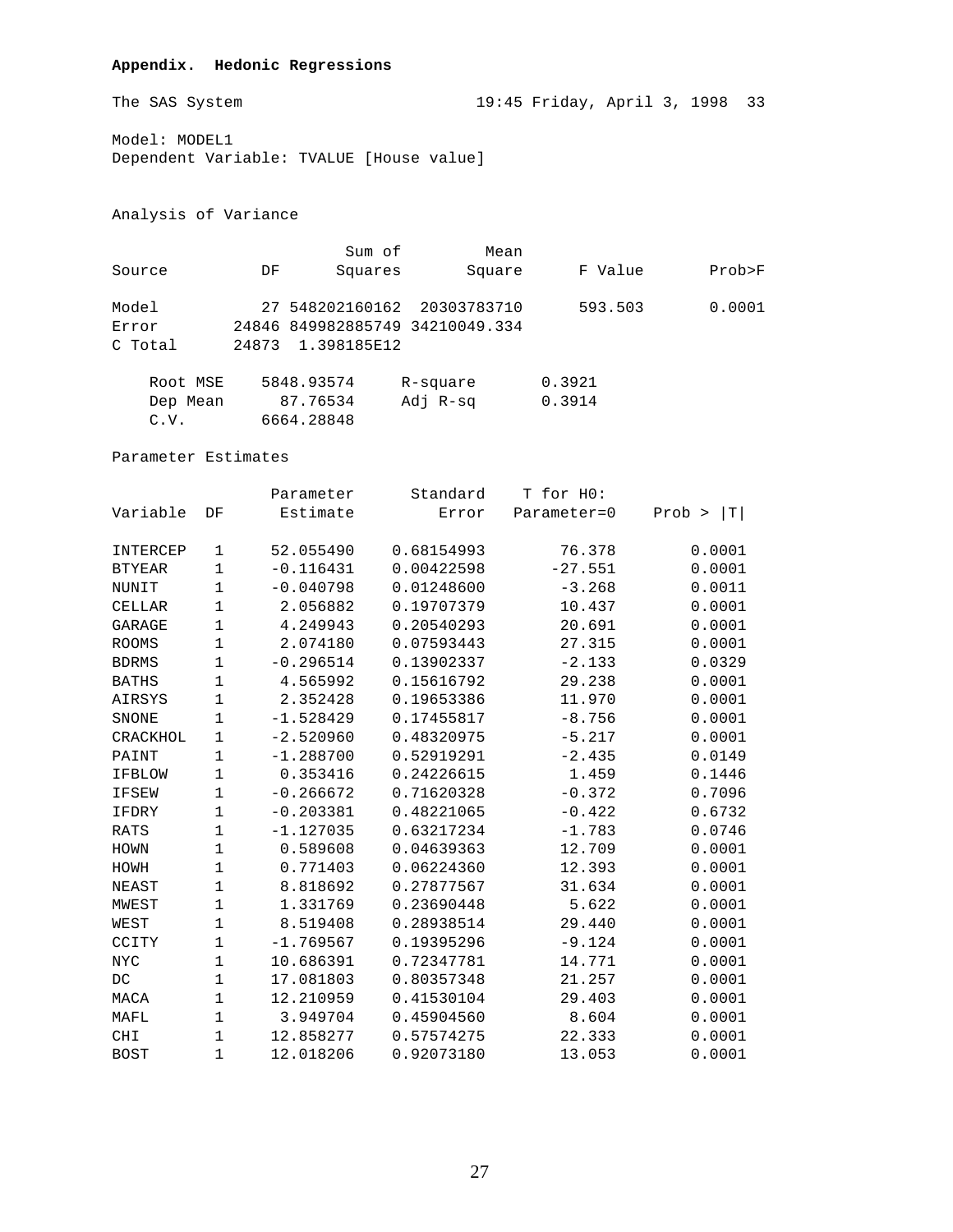Model: MODEL1

Dependent Variable: TGRENT [Monthly rent]

## Analysis of Variance

|          |    | Sum of             | Mean                            |         |        |
|----------|----|--------------------|---------------------------------|---------|--------|
| Source   | DF | Squares            | Square                          | F Value | Prob>F |
| Model    |    |                    | 27 256082209754 9484526287.2    | 222.191 | 0.0001 |
| Error    |    |                    | 14231 607470224586 42686404.651 |         |        |
| C Total  |    | 14258 863552434341 |                                 |         |        |
| Root MSE |    | 6533.48335         | R-square                        | 0.2965  |        |
| Dep Mean |    | 54.36510           | Adj R-sg                        | 0.2952  |        |

C.V. 12017.78862

Parameter Estimates

|               |             | Parameter   | Standard   | T for HO:   |              |
|---------------|-------------|-------------|------------|-------------|--------------|
| Variable      | DF          | Estimate    | Error      | Parameter=0 | Prob ><br> T |
| INTERCEP      | 1           | 27.912962   | 0.91516830 | 30.500      | 0.0001       |
| <b>BTYEAR</b> | $\mathbf 1$ | $-0.047990$ | 0.00647160 | $-7.415$    | 0.0001       |
| NUNIT         | $\mathbf 1$ | $-0.028143$ | 0.00683525 | $-4.117$    | 0.0001       |
| <b>CELLAR</b> | 1           | 2.163207    | 0.49186794 | 4.398       | 0.0001       |
| GARAGE        | $\mathbf 1$ | 5.099900    | 0.30145463 | 16.918      | 0.0001       |
| <b>ROOMS</b>  | 1           | 2.869400    | 0.16864908 | 17.014      | 0.0001       |
| <b>BDRMS</b>  | 1           | $-1.252239$ | 0.25305813 | $-4.948$    | 0.0001       |
| <b>BATHS</b>  | 1           | 7.715609    | 0.31002971 | 24.887      | 0.0001       |
| AIRSYS        | 1           | 6.027931    | 0.31092354 | 19.387      | 0.0001       |
| SNONE         | 1           | $-1.175966$ | 0.35489473 | $-3.314$    | 0.0009       |
| CRACKHOL      | 1           | $-1.836763$ | 0.49389000 | $-3.719$    | 0.0002       |
| PAINT         | $\mathbf 1$ | $-0.247650$ | 0.55478541 | $-0.446$    | 0.6553       |
| <b>IFBLOW</b> | 1           | 1.303750    | 0.37874398 | 3.442       | 0.0006       |
| <b>IFSEW</b>  | $\mathbf 1$ | $-2.200769$ | 0.83137559 | $-2.647$    | 0.0081       |
| IFDRY         | 1           | 0.123353    | 0.54698267 | 0.226       | 0.8216       |
| <b>RATS</b>   | $\mathbf 1$ | $-2.995878$ | 0.62880399 | $-4.764$    | 0.0001       |
| HOWN          | $\mathbf 1$ | 0.562001    | 0.05860795 | 9.589       | 0.0001       |
| HOWH          | $\mathbf 1$ | $-0.424495$ | 0.07348155 | $-5.777$    | 0.0001       |
| NEAST         | $\mathbf 1$ | 8.089033    | 0.43186555 | 18.730      | 0.0001       |
| MWEST         | 1           | 0.907860    | 0.38281277 | 2.372       | 0.0177       |
| WEST          | $\mathbf 1$ | 4.723897    | 0.43932741 | 10.753      | 0.0001       |
| CCITY         | $\mathbf 1$ | $-0.203647$ | 0.25647513 | $-0.794$    | 0.4272       |
| <b>NYC</b>    | $\mathbf 1$ | 9.075298    | 0.61061615 | 14.863      | 0.0001       |
| DC            | $\mathbf 1$ | 15.541091   | 1.01115635 | 15.370      | 0.0001       |
| MACA          | 1           | 8.783371    | 0.49208144 | 17.849      | 0.0001       |
| MAFL          | 1           | 7.134414    | 0.69083841 | 10.327      | 0.0001       |
| CHI           | 1           | 12.446241   | 0.78742795 | 15.806      | 0.0001       |
| <b>BOST</b>   | 1           | 9.082301    | 1.04537887 | 8.688       | 0.0001       |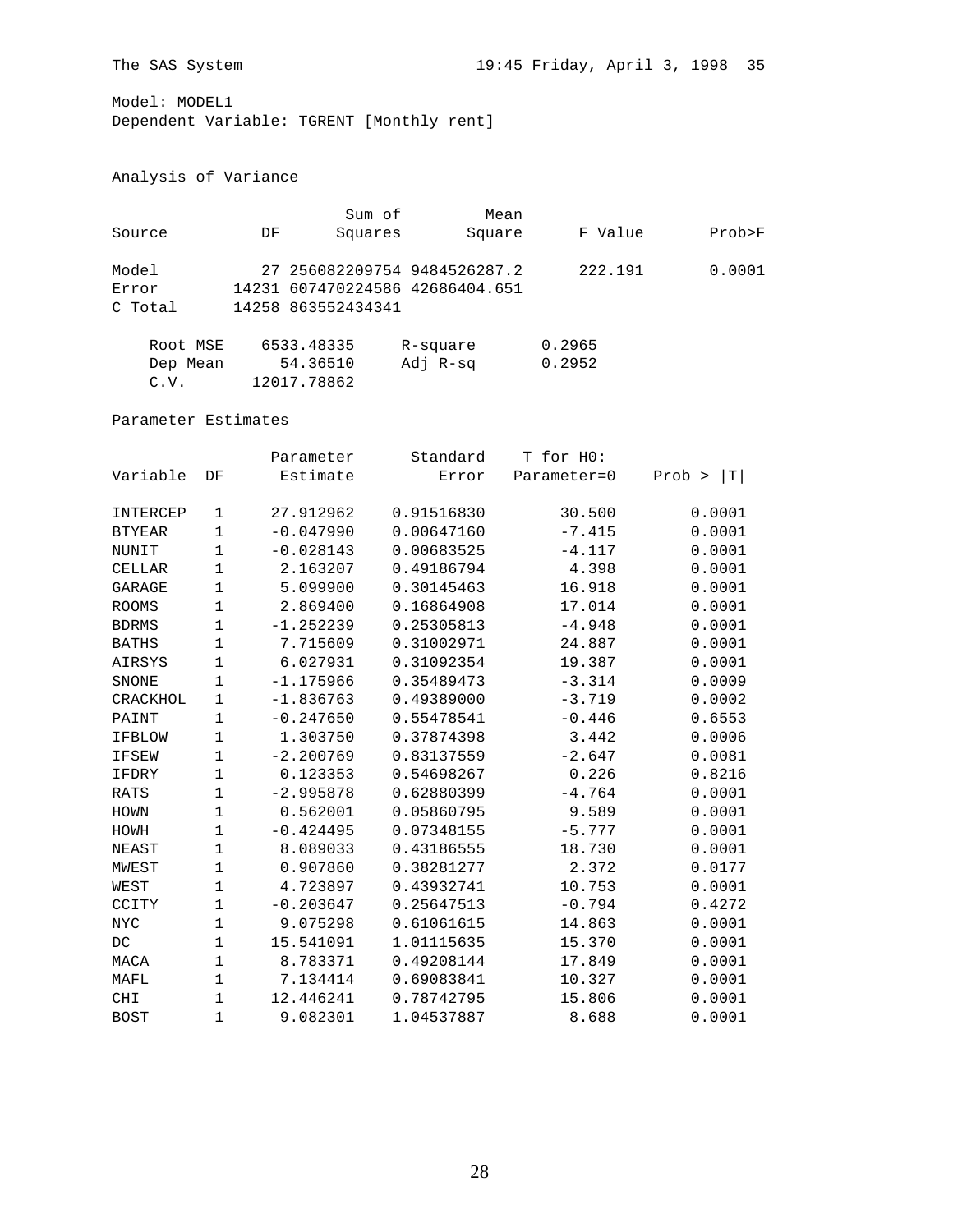## **Appendix. Optimum House Regression**

The SAS System 11:16 Sunday, April 19, 1998 5<br>Model: MODEL1 Model: MODEL1 Dependent Variable: VALUE95 PROPERTY VALUE (SAMPLE UNIT)- 1995

Analysis of Variance

|                        |    | Sum of             | Mean                            |         |        |
|------------------------|----|--------------------|---------------------------------|---------|--------|
| Source                 | DF | Squares            | Square                          | F Value | Prob>F |
| Model                  |    |                    | 26 5.3063275E18 2.0408952E17    | 662.468 | 0.0001 |
| Error                  |    |                    | 18487 5.6953702E18 3.0807433E14 |         |        |
| C Total                |    | 18513 1.1001698E19 |                                 |         |        |
| Root MSE 17552046.3550 |    |                    | R-square                        | 0.4823  |        |
| Dep Mean               |    | 96095.61577        | Adj R-sq                        | 0.4816  |        |

C.V. 18265.18953

## CONST=0

Parameter Estimates

|                   |              | Parameter      | Standard     | T for HO:   |                       |
|-------------------|--------------|----------------|--------------|-------------|-----------------------|
| Variable          | DF           | Estimate       | Error        | Parameter=0 | $Prob$ ><br>$ \,T\, $ |
|                   |              |                |              |             |                       |
| INTERCEP          | 1            | 30652          | 5875.7971336 | 5.217       | 0.0001                |
| AGE               | $\mathbf 1$  | 387.782583     | 124.59452043 | 3.112       | 0.0019                |
| AGESQ             | $\mathbf 1$  | $-2.442312$    | 1.16073350   | $-2.104$    | 0.0354                |
| ZINC              | $1\,$        | 1.473279       | 0.02646531   | 55.668      | 0.0001                |
| ZINCSO            | $\mathbf 1$  | $-0.000004580$ | 0.00000014   | $-31.594$   | 0.0001                |
| VALRENT           | $\mathbf 1$  | $-890920$      | 131435.41296 | $-6.778$    | 0.0001                |
| <b>EVMARR</b>     | $\mathbf 1$  | 3507.470766    | 1117.7839100 | 3.138       | 0.0017                |
| CHILD             | $\mathbf 1$  | 2217.184754    | 287.08598273 | 7.723       | 0.0001                |
| MALE              | 1            | $-286.741637$  | 659.42523010 | $-0.435$    | 0.6637                |
| <b>BLACK</b>      | $1\,$        | $-11594$       | 1060.7195683 | $-10.931$   | 0.0001                |
| HISPANIC          | $\mathbf{1}$ | $-6484.982809$ | 1356.2262507 | $-4.782$    | 0.0001                |
| OTHER             | 1            | $-4584.522179$ | 3094.5884890 | $-1.481$    | 0.1385                |
| EDUC1             | $\mathbf 1$  | 2646.161031    | 1585.7059898 | 1.669       | 0.0952                |
| EDUC <sub>2</sub> | 1            | 5502.351639    | 1394.8302688 | 3.945       | 0.0001                |
| EDUC3             | 1            | 11408          | 1436.2157847 | 7.943       | 0.0001                |
| EDUC4             | $1\,$        | 19928          | 1514.3886106 | 13.159      | 0.0001                |
| EDUC5             | $\mathbf 1$  | 23444          | 1620.8639792 | 14.464      | 0.0001                |
| NEAST             | $1\,$        | 14830          | 888.83664042 | 16.685      | 0.0001                |
| MWEST             | $\mathbf 1$  | 1311.920646    | 779.61025228 | 1.683       | 0.0924                |
| WEST              | $1\,$        | 19577          | 1071.9953844 | 18.262      | 0.0001                |
| CCITY             | $\mathbf 1$  | $-4588.281859$ | 854.98554357 | $-5.367$    | 0.0001                |
| $_{\mathrm{NYC}}$ | $1\,$        | 12734          | 2528.5859641 | 5.036       | 0.0001                |
| $DC$              | $1\,$        | 34351          | 3368.0871219 | 10.199      | 0.0001                |
| <b>BOST</b>       | $1\,$        | 25154          | 3468.6367411 | 7.252       | 0.0001                |
| <b>CHI</b>        | $\mathbf 1$  | 18186          | 2491.1898435 | 7.300       | 0.0001                |
| MACA              | 1            | 29481          | 1602.4809252 | 18.397      | 0.0001                |
| MAFL              | $\mathbf 1$  | 9568.656277    | 1555.0235200 | 6.153       | 0.0001                |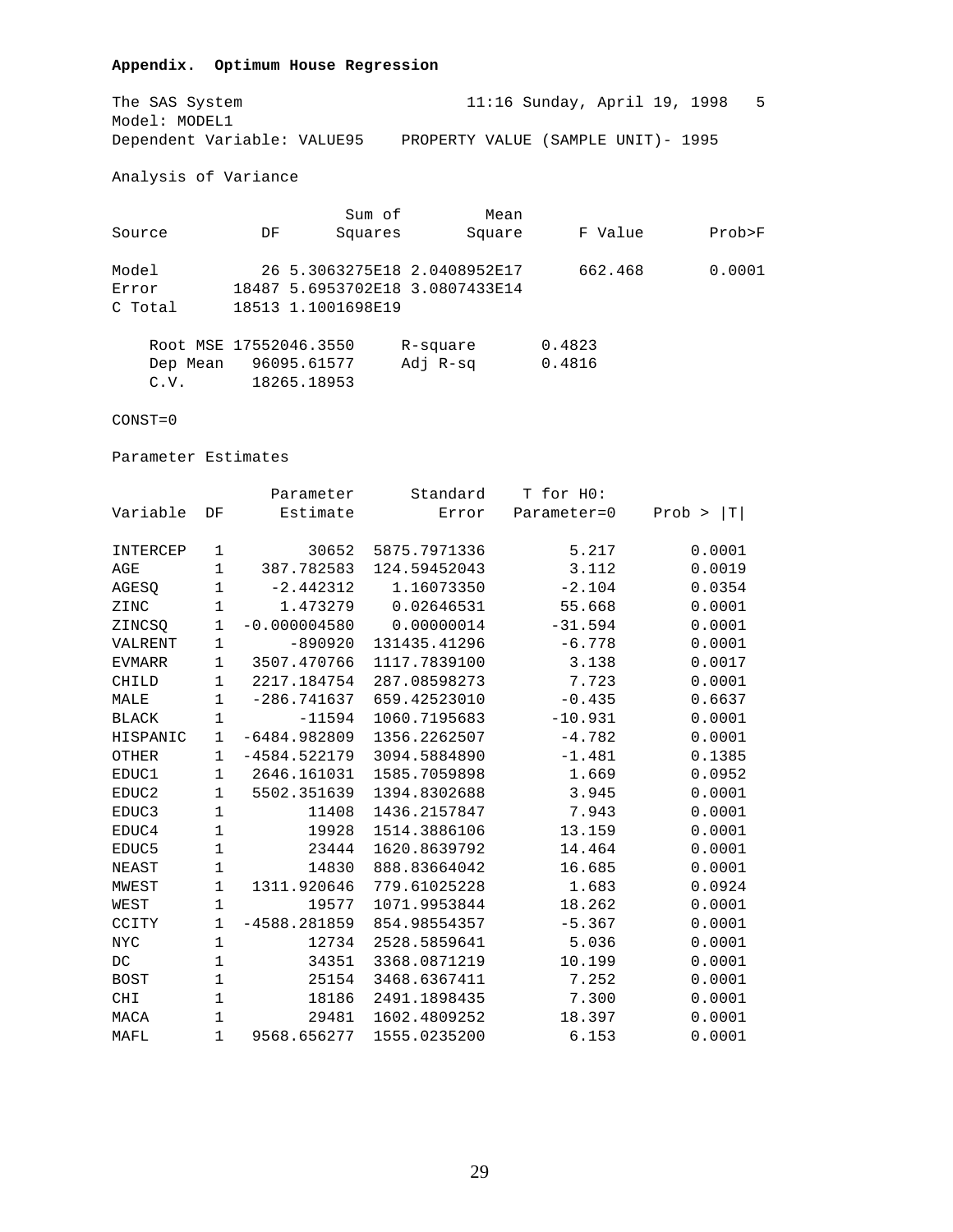## **Appendix. Human Capital Regressions**

The SAS System 20:53 Monday, April 6, 1998 308

Model: ALL Dependent Variable: VINC

Analysis of Variance

|          |    | Sum of             | Mean                            |          |        |
|----------|----|--------------------|---------------------------------|----------|--------|
| Source   | DF | Squares            | Square                          | F Value  | Prob>F |
| Model    |    |                    | 23 1.0265885E14 4.4634281E12    | 1587.647 | 0.0001 |
| Error    |    |                    | 41158 1.1570944E14 2811347499.2 |          |        |
| C Total  |    | 41181 2.1836829E14 |                                 |          |        |
| Root MSE |    | 53022.14159        | R-square                        | 0.4701   |        |

 Dep Mean 375.48723 Adj R-sq 0.4698 C.V. 14120.89081

Parameter Estimates

|                |             | Parameter    | Standard   | T for HO:   |              |
|----------------|-------------|--------------|------------|-------------|--------------|
| Variable       | DF          | Estimate     | Error      | Parameter=0 | T <br>Prob > |
| INTERCEP       | 1           | 189.400782   | 2.89600544 | 65.401      | 0.0001       |
| EDUC1          | $\mathbf 1$ | 12.453436    | 2.76785659 | 4.499       | 0.0001       |
| EDUC2          | 1           | 40.753866    | 2.46465227 | 16.535      | 0.0001       |
| EDUC3          | $\mathbf 1$ | 67.529748    | 2.54360822 | 26.549      | 0.0001       |
| EDUC4          | 1           | 114.359941   | 2.72773096 | 41.925      | 0.0001       |
| EDUC5          | 1           | 154.712924   | 3.00279306 | 51.523      | 0.0001       |
| <b>AGE1424</b> | 1           | $-57.902500$ | 3.29597060 | $-17.568$   | 0.0001       |
| AGE2529        | $\mathbf 1$ | $-4.414786$  | 2.85937749 | $-1.544$    | 0.1226       |
| AGE3034        | 1           | 33.762438    | 2.65250156 | 12.729      | 0.0001       |
| <b>AGE3544</b> | 1           | 48.195163    | 2.37051959 | 20.331      | 0.0001       |
| <b>AGE4554</b> | 1           | 59.760590    | 2.44669396 | 24.425      | 0.0001       |
| <b>AGE5564</b> | 1           | 45.384528    | 2.55160257 | 17.787      | 0.0001       |
| AGE6574        | $\mathbf 1$ | 8.917171     | 2.50530093 | 3.559       | 0.0004       |
| MALE           | 1           | 21.866744    | 1.36818055 | 15.982      | 0.0001       |
| MARRIED        | 1           | 64.215091    | 1.43494940 | 44.751      | 0.0001       |
| SWORK          | 1           | 81.382668    | 1.37625936 | 59.133      | 0.0001       |
| WEST           | 1           | $-8.115279$  | 1.79407046 | $-4.523$    | 0.0001       |
| SOUTH          | $\mathbf 1$ | $-18.437868$ | 1.60807091 | $-11.466$   | 0.0001       |
| MWEST          | 1           | $-16.692127$ | 1.70868924 | $-9.769$    | 0.0001       |
| CARS           | 1           | 22.538237    | 0.71865388 | 31.362      | 0.0001       |
| <b>BLACK</b>   | 1           | $-33.596156$ | 1.84377715 | $-18.221$   | 0.0001       |
| HISPANIC       | 1           | $-32.736502$ | 2.28496656 | $-14.327$   | 0.0001       |
| ASIAN          | $\mathbf 1$ | $-7.868006$  | 3.63365619 | $-2.165$    | 0.0304       |
| OTHER          | 1           | $-23.406597$ | 4.33355467 | $-5.401$    | 0.0001       |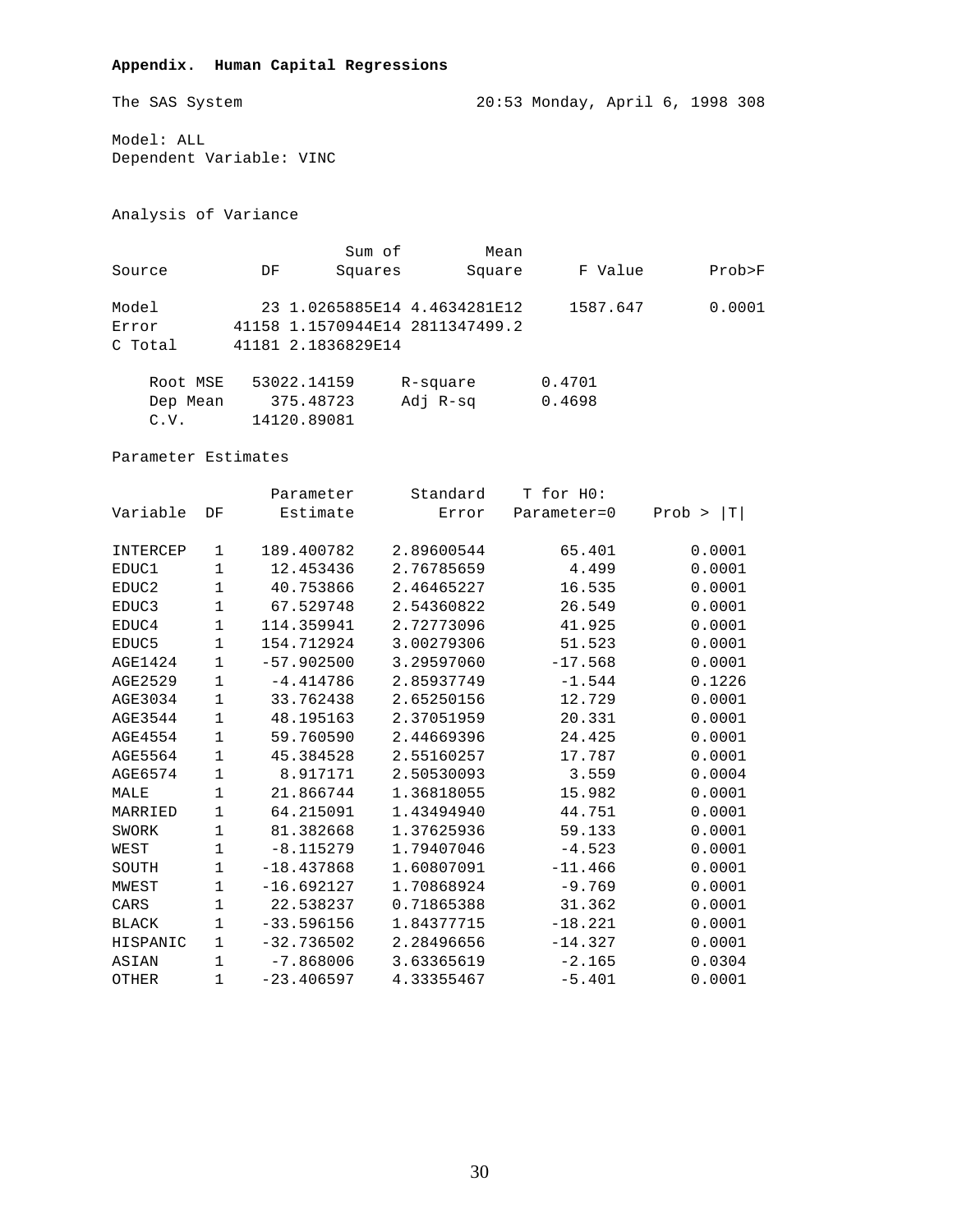Model: OWNER Dependent Variable: VINC

Analysis of Variance

|          |       | Sum of      | Mean                            |         |        |
|----------|-------|-------------|---------------------------------|---------|--------|
| Source   | DF    | Squares     | Square                          | F Value | Prob>F |
| Model    |       |             | 23 6.4202142E13 2.7913975E12    | 915.206 | 0.0001 |
| Error    |       |             | 26846 8.1880863E13 3050020962.6 |         |        |
| C Total  | 26869 | 1.46083E14  |                                 |         |        |
| Root MSE |       | 55226.99487 | R-square                        | 0.4395  |        |
| Dep Mean |       | 417.20591   | Adj R-sg                        | 0.4390  |        |

Parameter Estimates

C.V. 13237.34711

|                |             | Parameter    | Standard   | T for HO:   |              |
|----------------|-------------|--------------|------------|-------------|--------------|
| Variable       | DF          | Estimate     | Error      | Parameter=0 | T <br>Prob > |
|                |             |              |            |             |              |
| INTERCEP       | 1           | 203.831046   | 3.77668696 | 53.971      | 0.0001       |
| EDUC1          | $\mathbf 1$ | 14.748057    | 3.73287935 | 3.951       | 0.0001       |
| EDUC2          | $\mathbf 1$ | 38.923493    | 3.24063833 | 12.011      | 0.0001       |
| EDUC3          | $\mathbf 1$ | 67.814170    | 3.34931618 | 20.247      | 0.0001       |
| EDUC4          | $\mathbf 1$ | 113.088777   | 3.54410258 | 31.909      | 0.0001       |
| EDUC5          | 1           | 154.416658   | 3.79456728 | 40.694      | 0.0001       |
| <b>AGE1424</b> | 1           | $-13.631581$ | 7.95408714 | $-1.714$    | 0.0866       |
| AGE2529        | $\mathbf 1$ | 21.210371    | 4.40950604 | 4.810       | 0.0001       |
| AGE3034        | $\mathbf 1$ | 56.920237    | 3.49232510 | 16.299      | 0.0001       |
| AGE3544        | 1           | 64.541012    | 2.96772936 | 21.748      | 0.0001       |
| AGE4554        | 1           | 68.745641    | 2.99664393 | 22.941      | 0.0001       |
| AGE5564        | 1           | 51.984564    | 3.04470517 | 17.074      | 0.0001       |
| AGE6574        | $\mathbf 1$ | 12.075680    | 2.95036252 | 4.093       | 0.0001       |
| MALE           | $\mathbf 1$ | 17.982088    | 1.89804177 | 9.474       | 0.0001       |
| MARRIED        | $\mathbf 1$ | 52.490596    | 1.95649477 | 26.829      | 0.0001       |
| SWORK          | $\mathbf 1$ | 90.448373    | 1.76277543 | 51.310      | 0.0001       |
| WEST           | $\mathbf 1$ | $-1.858947$  | 2.39252655 | $-0.777$    | 0.4372       |
| SOUTH          | $\mathbf 1$ | $-23.480364$ | 2.08716683 | $-11.250$   | 0.0001       |
| MWEST          | 1           | $-19.874398$ | 2.17969667 | $-9.118$    | 0.0001       |
| CARS           | $\mathbf 1$ | 19.975109    | 0.89014064 | 22.440      | 0.0001       |
| <b>BLACK</b>   | 1           | $-28.276880$ | 2.77837357 | $-10.177$   | 0.0001       |
| HISPANIC       | 1           | $-25.859238$ | 3.46791783 | $-7.457$    | 0.0001       |
| ASIAN          | $\mathbf 1$ | 13.299338    | 5.10379446 | 2.606       | 0.0092       |
| OTHER          | 1           | $-32.966298$ | 7.78012540 | $-4.237$    | 0.0001       |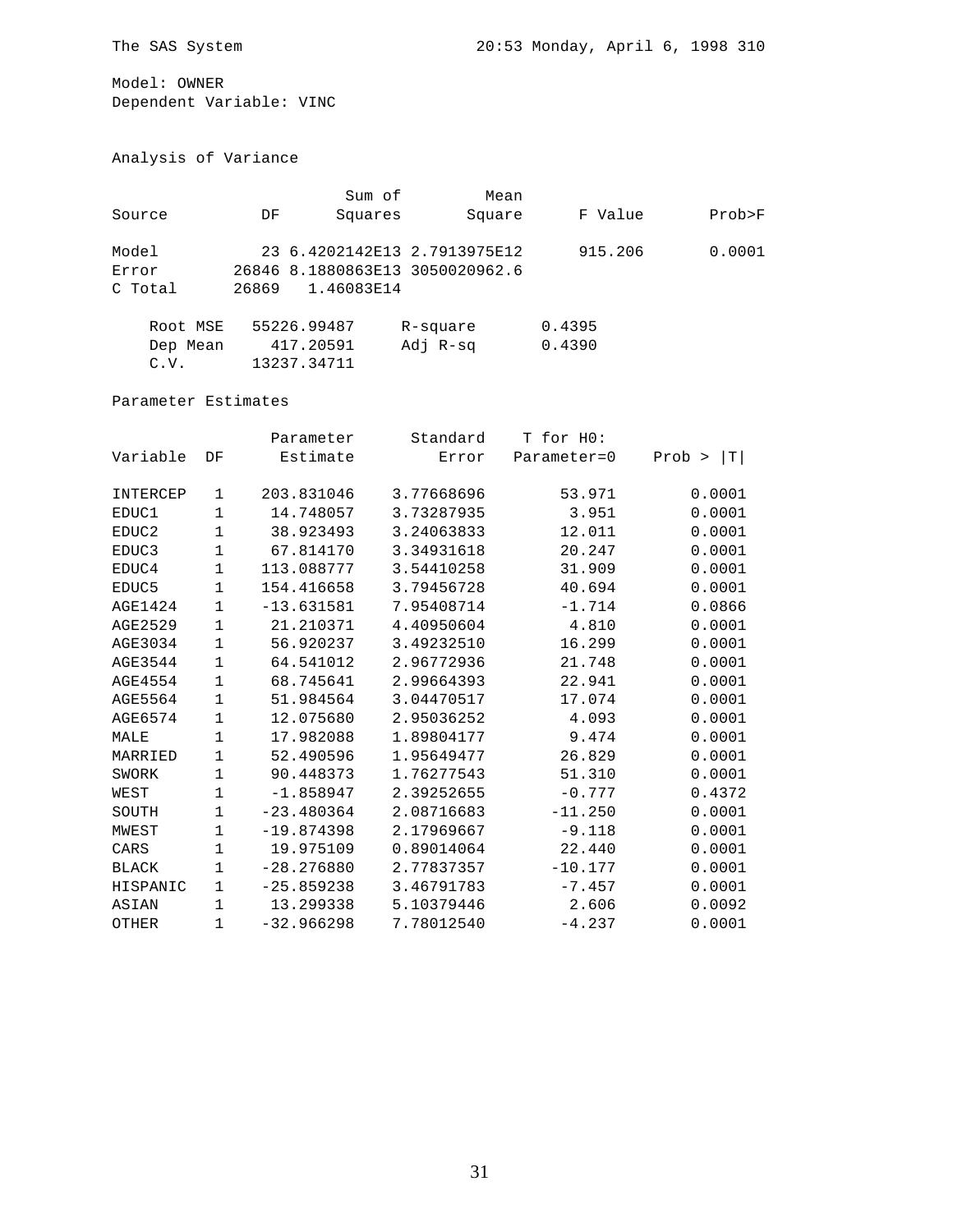Model: RENTER Dependent Variable: VINC

Analysis of Variance

|                           |       | Sum of                   | Mean                                                            |                  |        |
|---------------------------|-------|--------------------------|-----------------------------------------------------------------|------------------|--------|
| Source                    | DF    | Squares                  | Square                                                          | F Value          | Prob>F |
| Model<br>Error<br>C Total | 14311 | 4.318939E13              | 23 1.5809186E13 687355908201<br>14288 2.7380204E13 1916307643.9 | 358.688          | 0.0001 |
| Root MSE<br>Dep Mean      |       | 43775.65127<br>295.20653 | R-square<br>Adj R-sg                                            | 0.3660<br>0.3650 |        |

Parameter Estimates

C.V. 14828.82205

|                |             | Parameter    | Standard   | T for HO:   |                      |
|----------------|-------------|--------------|------------|-------------|----------------------|
| Variable       | DF          | Estimate     | Error      | Parameter=0 | $T \mid$<br>$Prob$ > |
| INTERCEP       | 1           | 184.258328   | 4.15769235 | 44.317      | 0.0001               |
| EDUC1          | 1           | 9.537990     | 3.62518706 | 2.631       | 0.0085               |
| EDUC2          | 1           | 36.043372    | 3.35670204 | 10.738      | 0.0001               |
| EDUC3          | 1           | 56.519314    | 3.45597368 | 16.354      | 0.0001               |
| EDUC4          | $\mathbf 1$ | 97.663354    | 3.82288150 | 25.547      | 0.0001               |
| EDUC5          | 1           | 129.969101   | 4.60461297 | 28.226      | 0.0001               |
| <b>AGE1424</b> | 1           | $-32.142762$ | 4.10025003 | $-7.839$    | 0.0001               |
| AGE2529        | 1           | 14.205618    | 3.95178536 | 3.595       | 0.0003               |
| AGE3034        | 1           | 33.351103    | 3.95462196 | 8.433       | 0.0001               |
| AGE3544        | $\mathbf 1$ | 38.599508    | 3.74729115 | 10.301      | 0.0001               |
| <b>AGE4554</b> | 1           | 46.447508    | 4.00975337 | 11.584      | 0.0001               |
| <b>AGE5564</b> | 1           | 31.083427    | 4.43550863 | 7.008       | 0.0001               |
| AGE6574        | 1           | 2.044488     | 4.50586533 | 0.454       | 0.6500               |
| MALE           | $\mathbf 1$ | 26.503365    | 1.73362822 | 15.288      | 0.0001               |
| MARRIED        | 1           | 48.296499    | 2.02349900 | 23.868      | 0.0001               |
| SWORK          | 1           | 51.732257    | 2.00262897 | 25.832      | 0.0001               |
| WEST           | $\mathbf 1$ | $-11.825672$ | 2.40277710 | $-4.922$    | 0.0001               |
| SOUTH          | 1           | $-15.109994$ | 2.27324662 | $-6.647$    | 0.0001               |
| MWEST          | $\mathbf 1$ | $-20.435812$ | 2.48618246 | $-8.220$    | 0.0001               |
| CARS           | 1           | 16.403562    | 1.16064076 | 14.133      | 0.0001               |
| <b>BLACK</b>   | 1           | $-22.791315$ | 2.17668178 | $-10.471$   | 0.0001               |
| HISPANIC       | 1           | $-21.739704$ | 2.66332895 | $-8.163$    | 0.0001               |
| ASIAN          | $\mathbf 1$ | $-14.204999$ | 4.51057436 | $-3.149$    | 0.0016               |
| OTHER          | 1           | $-4.869679$  | 4.43927651 | $-1.097$    | 0.2727               |